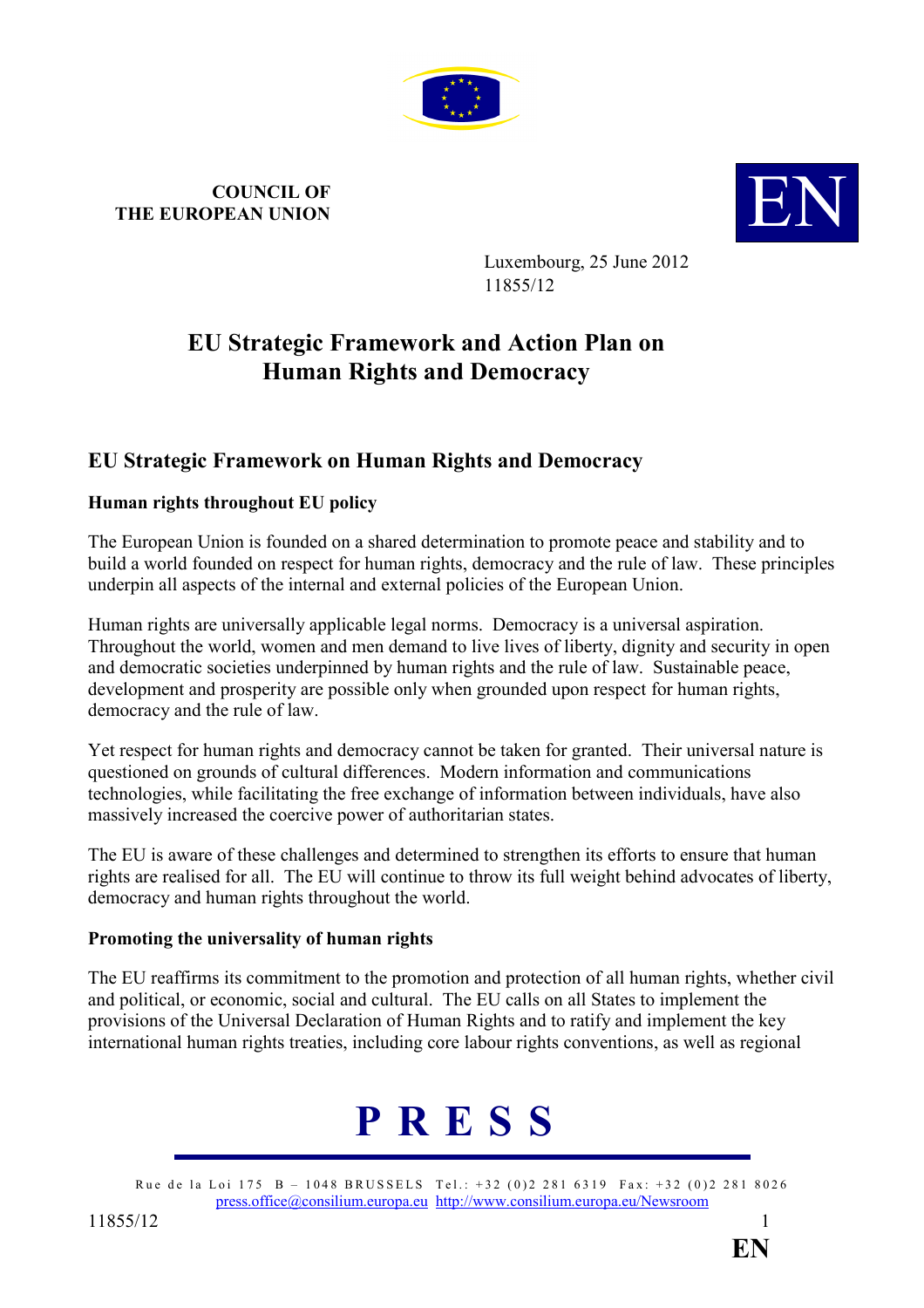human rights instruments. The EU will speak out against any attempt to undermine respect for universality of human rights.

The Joint Communication of the European Commission and EU High Representative for Foreign Affairs and Security Policy 'Human Rights and democracy at the heart of EU external action – Towards a more effective approach', which takes stock of the impact of policy to date and proposes areas for further action, is a welcome contribution towards the development of an EU human rights strategy to promote these goals through its external action.

### Pursuing coherent objectives

Article 21 of the Treaty on European Union has reaffirmed the EU's determination to promote human rights and democracy through all its external actions. The entry into legal force of the EU Charter of Fundamental Rights, and the prospect of the EU's acceptance of the jurisdiction of the European Court of Human Rights through its accession to the European Convention on Human Rights, underline the EU's commitment to human rights in all spheres. Within their own frontiers, the EU and its Member States are committed to be exemplary in ensuring respect for human rights. Outside their frontiers, promoting and speaking out on human rights and democracy is a joint responsibility of the EU and its Member States.

The EU seeks to prevent violations of human rights throughout the world and, where violations occur, to ensure that victims have access to justice and redress and that those responsible are held to account. To this end, the EU will step up its efforts to promote human rights, democracy and the rule of law across all aspects of external action. It will strengthen its capability and mechanisms for early warning and prevention of crises liable to entail human rights violations. It will deepen its cooperation with partner countries, international organisations and civil society, and build new partnerships to adapt to changing circumstances. The EU will strengthen its work with partners worldwide to support democracy, notably the development of genuine and credible electoral processes and representative and transparent democratic institutions at the service of the citizen.

# Human rights in all EU external policies

The EU will promote human rights in all areas of its external action without exception. In particular, it will integrate the promotion of human rights into trade, investment, technology and telecommunications, Internet, energy, environmental, corporate social responsibility and development policy as well as into Common Security and Defence Policy and the external dimensions of employment and social policy and the area of freedom, security and justice, including counter-terrorism policy. In the area of development cooperation, a human rights based approach will be used to ensure that the EU strengthens its efforts to assist partner countries in implementing their international human rights obligations.

### Implementing EU priorities on human rights

The EU will continue to promote freedom of expression, opinion, assembly and association, both on-line and offline; democracy cannot exist without these rights. It will promote freedom of religion or belief and to fight discrimination in all its forms through combating discrimination on grounds of race, ethnicity, age, gender or sexual orientation and advocating for the rights of children, persons belonging to minorities, indigenous peoples, refugees, migrants and persons with disabilities. The EU will continue to campaign for the rights and empowerment of women in all contexts through fighting discriminatory legislation, gender-based violence and marginalisation.

The EU will intensify its efforts to promote economic, social and cultural rights; the EU will strengthen its efforts to ensure universal and non-discriminatory access to basic services, with a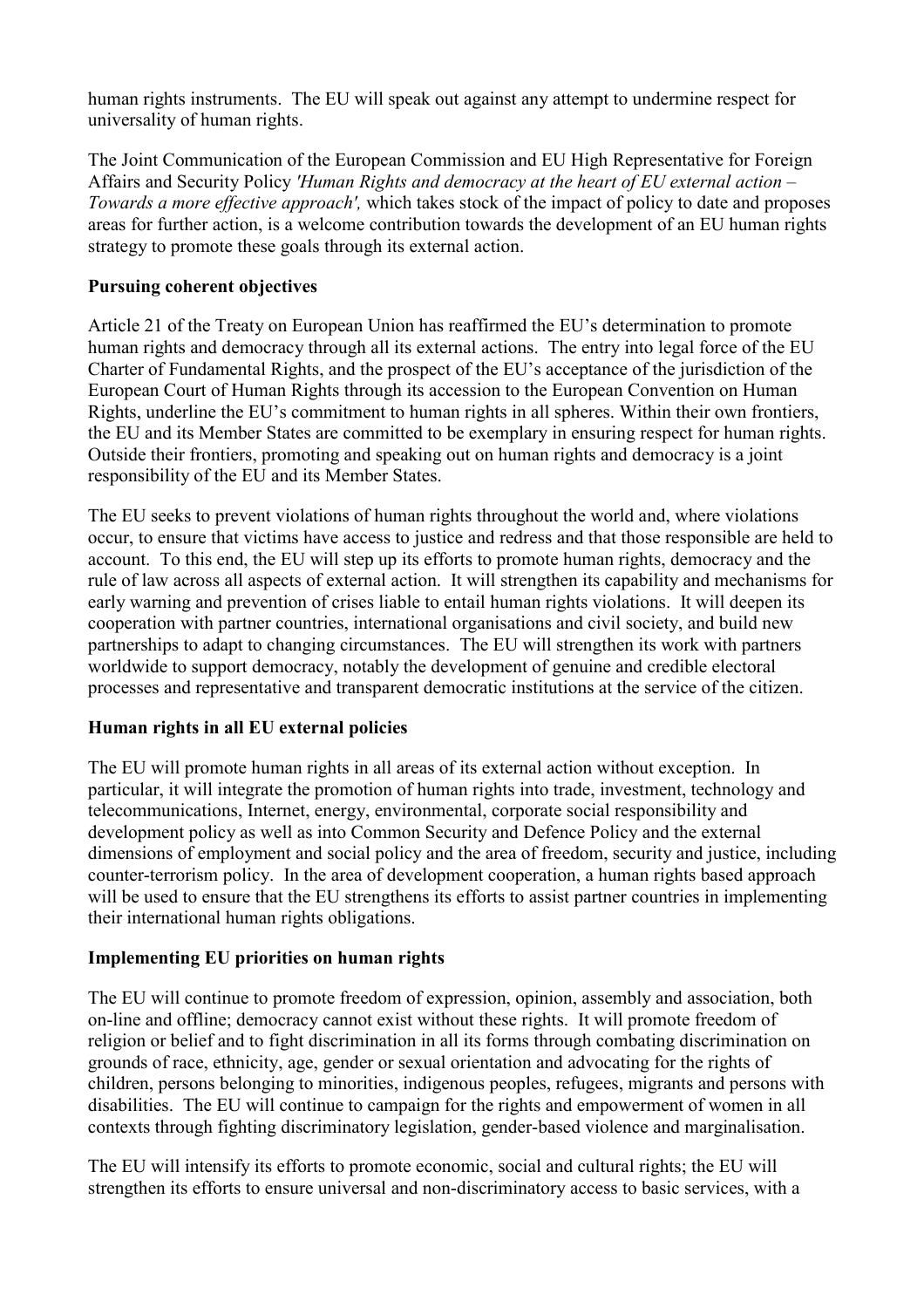particular focus on poor and vulnerable groups. The EU will encourage and contribute to implementation of the UN Guiding Principles on Business and Human Rights.

The death penalty and torture constitute serious violations of human rights and human dignity. Encouraged by the growing momentum towards abolition of the death penalty worldwide, the EU will continue its long-standing campaign against the death penalty. The EU will continue to campaign vigorously against torture and cruel, inhuman and degrading treatment.

The fair and impartial administration of justice is essential to safeguard human rights. The EU will step up its efforts to promote the right to a fair trial and equality before the law. The EU will continue to promote observance of international humanitarian law; it will fight vigorously against impunity for serious crimes of concern to the international community, including sexual violence committed in connection with armed conflict, not least through its commitment to the International Criminal Court.

Courageous individuals fighting for human rights worldwide frequently find themselves the target of oppression and coercion; the EU will intensify its political and financial support for human rights defenders and step up its efforts against all forms of reprisals. A vigorous and independent civil society is essential to the functioning of democracy and the implementation of human rights; effective engagement with civil society is a cornerstone of a successful human rights policy. The EU places great value on its regular dialogue with civil society both inside and outside the EU and is profoundly concerned at attempts in some countries to restrict the independence of civil society. As a leading donor to civil society, the EU will continue supporting human rights defenders under the European Instrument for Democracy and Human Rights and make funding operations more flexible and more accessible.

### Working with bilateral partners

The EU will place human rights at the centre of its relations with all third countries, including its strategic partners. While firmly based on universal norms, the EU's policy on human rights will be carefully designed for the circumstances of each country, not least through the development of country human rights strategies. The EU will always seek constructive engagement with third countries; in this light, the EU will continue to deepen its human rights dialogues and consultations with partner countries and will aim to ensure that these dialogues lead to results. The EU will raise human rights issues vigorously in all appropriate forms of bilateral political dialogue, including at the highest level. In addition, the EU will work with partner countries to identify areas where EU geographic funding instruments can be used to support projects which bolster human rights, including support for human rights education and training. However, when faced with violations of human rights, the EU will make use of the full range of instruments at its disposal, including sanctions or condemnation. The EU will step up its effort to make best use of the human rights clause in political framework agreements with third countries. In the European Neighbourhood Policy countries, the EU has firmly committed itself to supporting a comprehensive agenda of locally-led political reform, with democracy and human rights at its centre, including through the policy of "more for more". Human rights will remain at the heart of the EU's enlargement policy.

#### Working through multilateral institutions

The EU remains committed to a strong multilateral human rights system which can monitor impartially implementation of human rights norms and call all States to account. The EU will resist strenuously any attempts to call into question the universal application of human rights and will continue to speak out in the United Nations General Assembly, the UN Human Rights Council and the International Labour Organisation against human rights violations. The independence and effectiveness of the UN Office of the High Commissioner for Human Rights, as well as of the treaty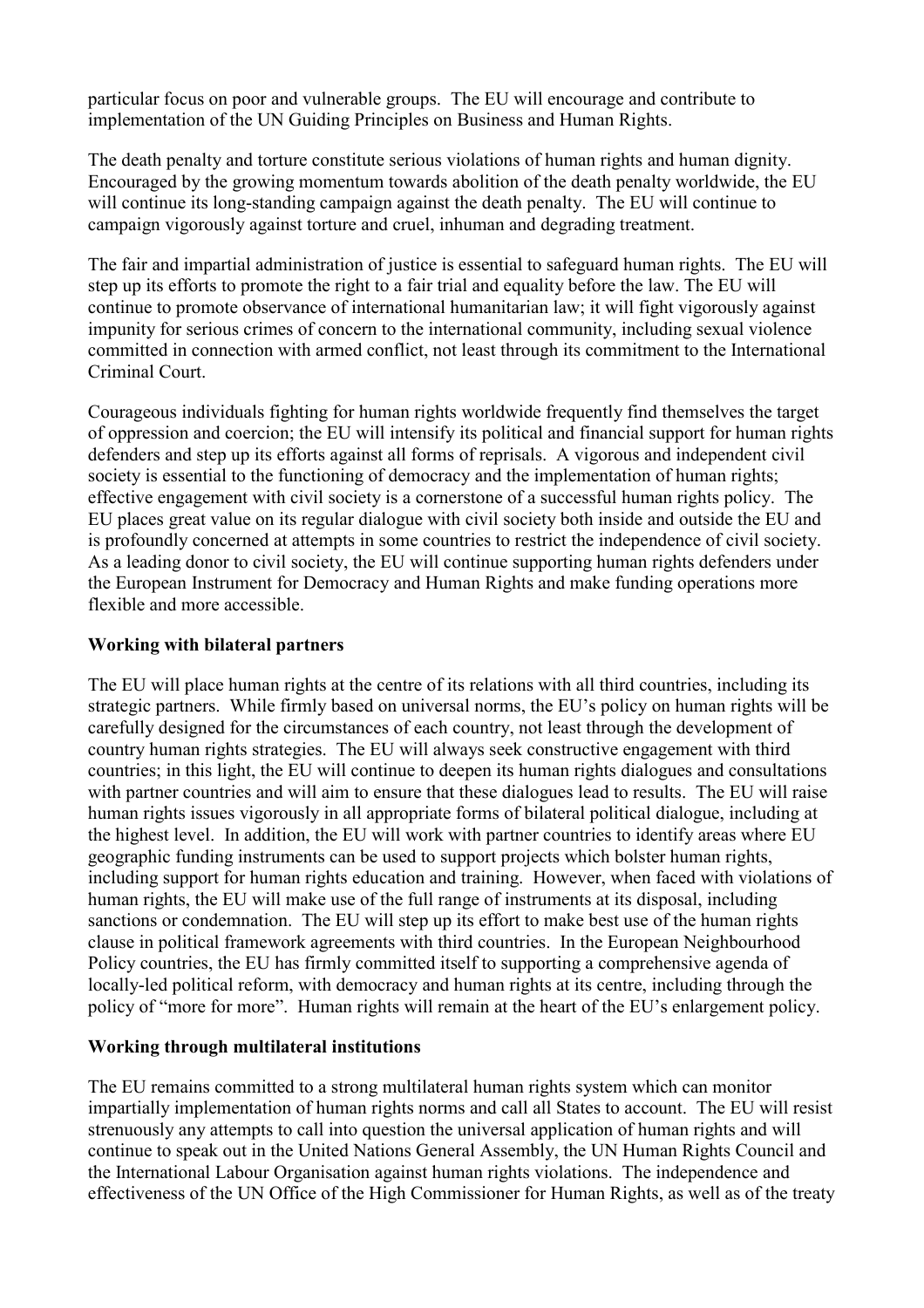monitoring bodies and UN Special Procedures, is essential. The EU underlines the leading role of the UN Human Rights Council in addressing urgent cases of human rights violations and will contribute vigorously to the effective functioning of the Council; the EU stands ready to cooperate with countries from all regions to this end. The EU calls on all members of the Human Rights Council to uphold the highest standards of human rights and to live up to their pledges made before election. Welcoming the establishment of Universal Periodic Review (UPR), the EU and its Member States are committed to raising UPR recommendations which have been accepted, as well as recommendations of treaty monitoring bodies and UN Special Procedures, in bilateral relations with all third countries; the Member States are equally determined to ensure implementation of such recommendations within their own frontiers. In forthcoming UPR rounds, the EU will pay close attention to the degree of implementation by third countries of UPR commitments which they have accepted and will endeavour to provide support for their implementation.

The EU will continue its engagement with the invaluable human rights work of the Council of Europe and the OSCE. It will work in partnership with regional and other organisations such as the African Union, ASEAN, SAARC, the Organisation of American States, the Arab League, the Organisation of Islamic Cooperation and the Pacific Islands Forum with a view to encouraging the consolidation of regional human rights mechanisms.

### The EU working together

The European Parliament's democratic mandate gives it particular authority and expertise in the field of human rights. The Parliament already plays a leading role in the promotion of human rights, in particular through its resolutions. While respecting their distinct institutional roles, it is important that the European Parliament, the Council, the Member States, the European Commission and the EEAS commit themselves to working together ever more closely to realise their common goal of improving respect for human rights.

 $\overline{\phantom{a}}$  , and the set of the set of the set of the set of the set of the set of the set of the set of the set of the set of the set of the set of the set of the set of the set of the set of the set of the set of the s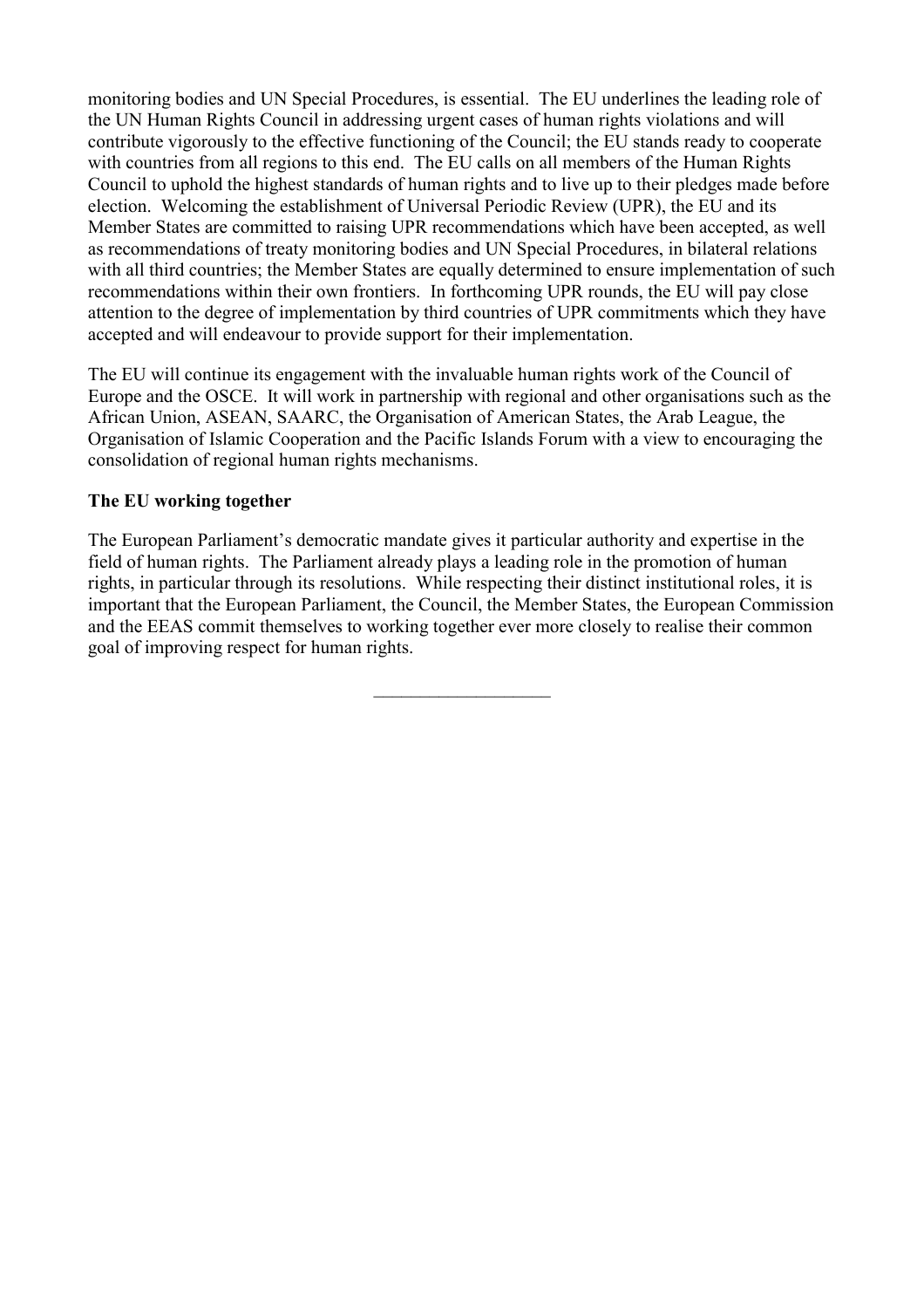# EU <sup>A</sup>CTION PLAN ON HUMAN RIGHTS AND DEMOCRACY

The purpose of this action plan is to implement the EU Strategic Framework on Human Rights and Democracy, with sufficient flexibility so as to respond to new challenges as they arise. It builds upon the existing body of EU policy on human rights and democracy in external action<sup>1</sup>, notably EU guidelines, toolkits and other agreed positions and the various financial instruments, in particular the European Instrument for Democracy and Human Rights.

Responsibility for carrying out the actions listed resides with the High Representative assisted by the EEAS, and with the Commission, the Council and Member States, within their respective fields of competence as defined by the Treaty on European Union<sup>2</sup>. The EU Special Representative for Human Rights shall contribute to implementation of the action plan, in accordance with his/her mandate. The action plan covers the period until 31 December 2014.

<sup>&</sup>lt;sup>1</sup> Without prejudice to arrangements concerning candidate countries and potential candidates under the EU's enlargement policy.

 $2<sup>2</sup>$  Decisions on specific steps to implement this Action Plan will be taken in accordance with the Treaties. The Action Plan does not affect the division of competence between the EU and its Member States, and will interpreted in line with Declaration 13 to the Treaties.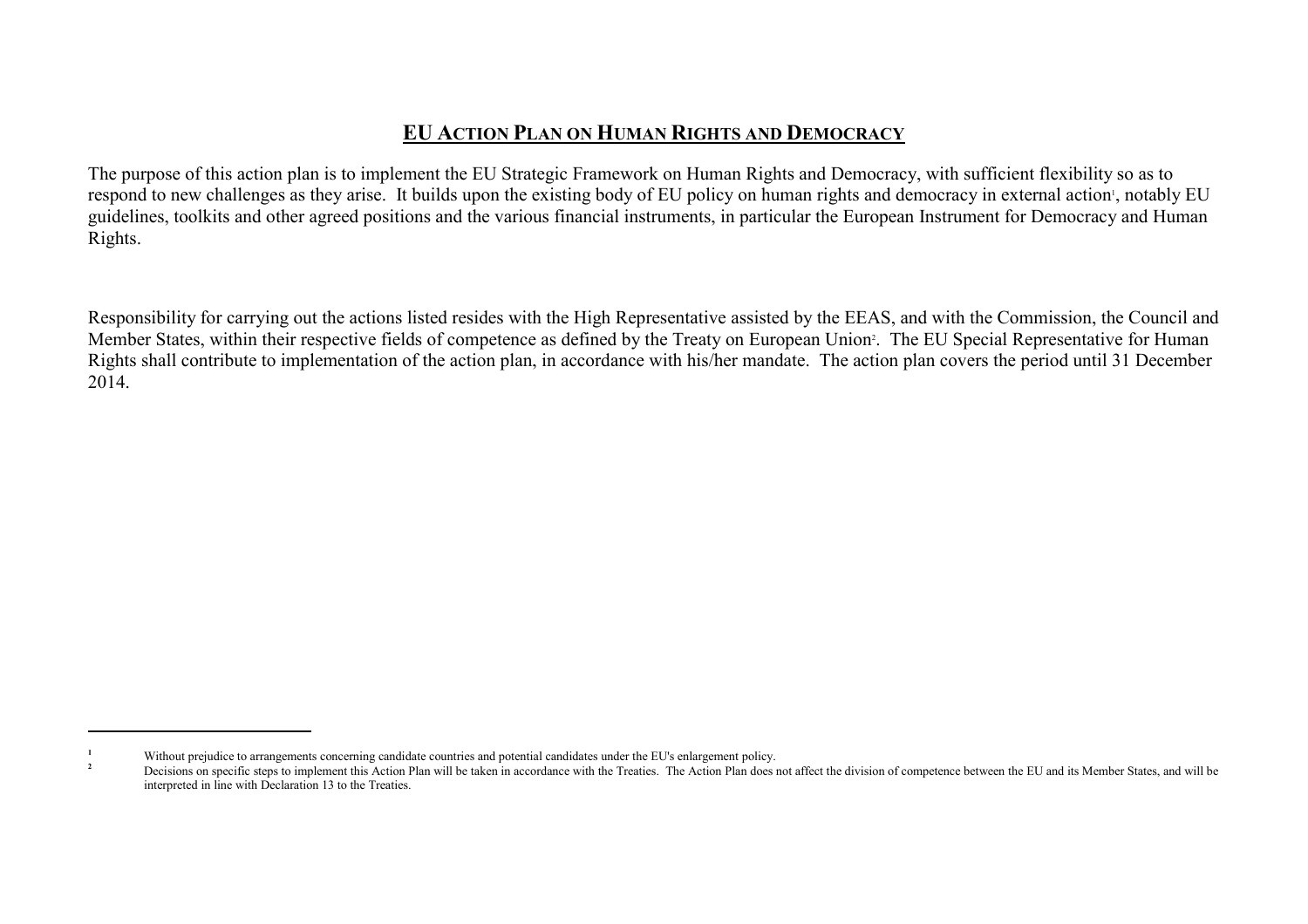| <b>Outcome</b>                                                             | <b>Action</b>                                                                                                                                                                                                                                                           | <b>Timing</b> | <b>Responsibility</b>                             |
|----------------------------------------------------------------------------|-------------------------------------------------------------------------------------------------------------------------------------------------------------------------------------------------------------------------------------------------------------------------|---------------|---------------------------------------------------|
| I. Human rights and democracy<br>throughout EU policy                      |                                                                                                                                                                                                                                                                         |               |                                                   |
|                                                                            |                                                                                                                                                                                                                                                                         |               |                                                   |
| 1. Incorporate human rights in all<br><b>Impact Assessment</b>             | Insert human rights in Impact Assessment, as and when it is carried out<br>for legislative and non-legislative proposals, implementing measures<br>and trade agreements that have significant economic, social and<br>environmental impacts, or define future policies. | Ongoing       | Commission                                        |
| 2. Genuine partnership with civil<br>society, including at the local level | (a) Heads of EU Delegations, Heads of Mission of EU Member States,<br>heads of civilian missions and operation commanders shall work closely<br>with human rights NGOs active in the countries of their posting.                                                        | Ongoing       | <b>EEAS</b><br>Commission<br><b>Member States</b> |
|                                                                            | (b) Ensure effective support to CSOs, including via the Civil Society<br>Facility, the EIDHR and other relevant programmes and instruments.                                                                                                                             | Ongoing       | Commission                                        |
|                                                                            | (c) Consolidate consultations with civil society, notably on policy<br>initiatives and dialogues on human rights; work in full partnership with<br>civil society in the Annual EU NGO Forum.                                                                            | Ongoing       | <b>EEAS</b><br>Commission                         |
| 3. Regular assessment of<br>implementation                                 | Present EU performance in meeting the objectives of its human rights<br>strategy in the annual report on human rights and democracy in the<br>world.                                                                                                                    | Annually      | <b>EEAS</b>                                       |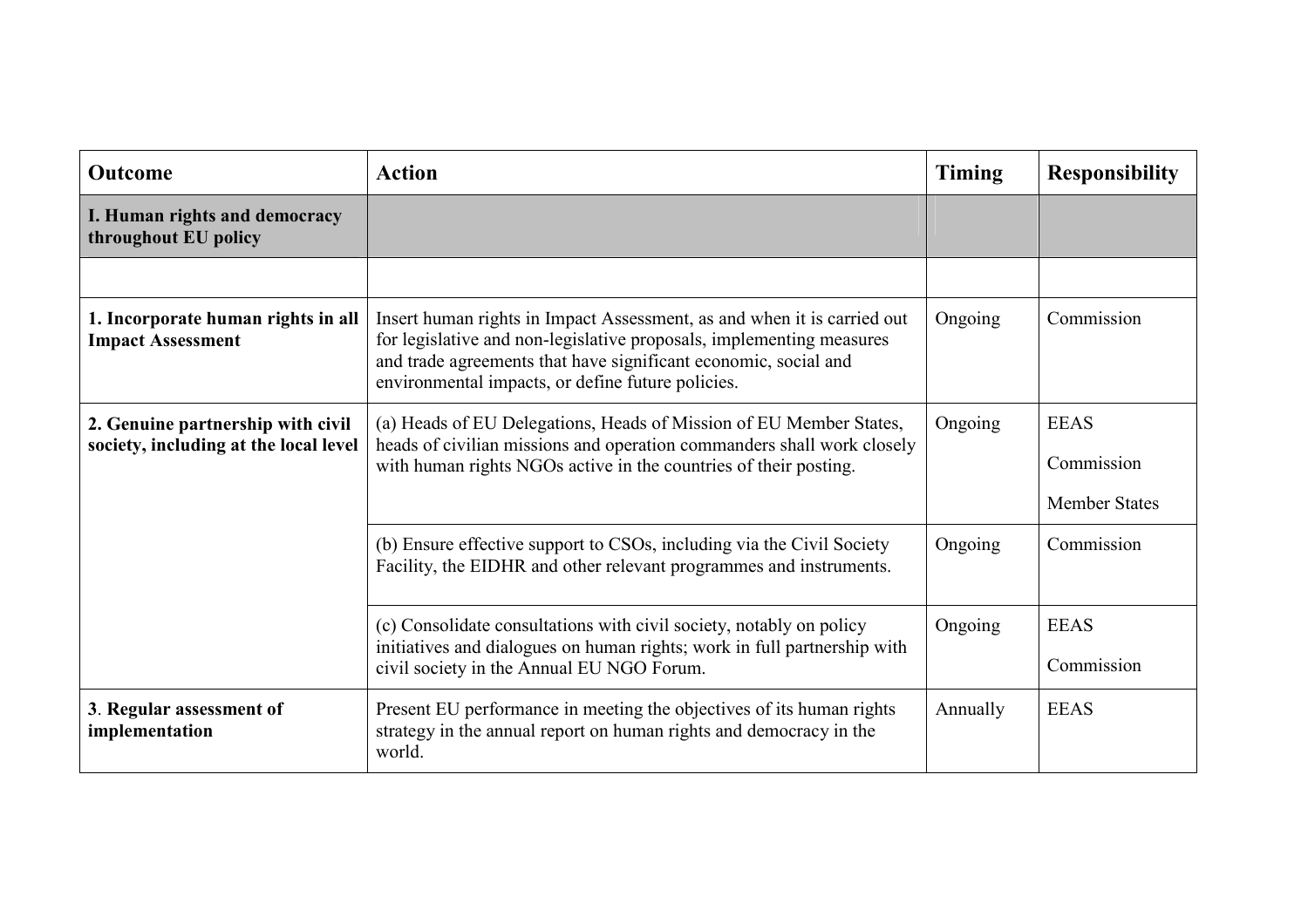| II. Promoting the universality of<br>human rights                   |                                                                                                                                                                                                        |          |                                                   |
|---------------------------------------------------------------------|--------------------------------------------------------------------------------------------------------------------------------------------------------------------------------------------------------|----------|---------------------------------------------------|
| 4. Universal adherence                                              | (a) Intensify the promotion of ratification and effective implementation<br>of key international human rights treaties, including regional human<br>rights instruments.                                | Ongoing  | <b>EEAS</b><br>Commission<br><b>Member States</b> |
|                                                                     | (b) Encourage third countries to fully cooperate with UN Special<br>Rapporteurs and Independent Experts on human rights, including<br>through issuing standing invitations and receiving such experts. | Ongoing  | <b>EEAS</b><br>Commission<br><b>Member States</b> |
| 5. A culture of human rights and<br>democracy in EU external action | (a) Provide training on human rights and democracy for all staff: EEAS,<br>Commission, EU Delegations, CSDP missions and operations.                                                                   | Ongoing  | <b>EEAS</b><br>Commission                         |
|                                                                     | (b) Complete a network of focal points on human rights and democracy<br>in EU Delegations and CSDP missions and operations.                                                                            | End 2013 | <b>EEAS</b><br>Commission                         |
|                                                                     | (c) Expand the practice of working on human rights issues through<br>human rights working groups formed locally among EU Delegations<br>and embassies of Member States.                                | Ongoing  | <b>EEAS</b><br><b>Member States</b>               |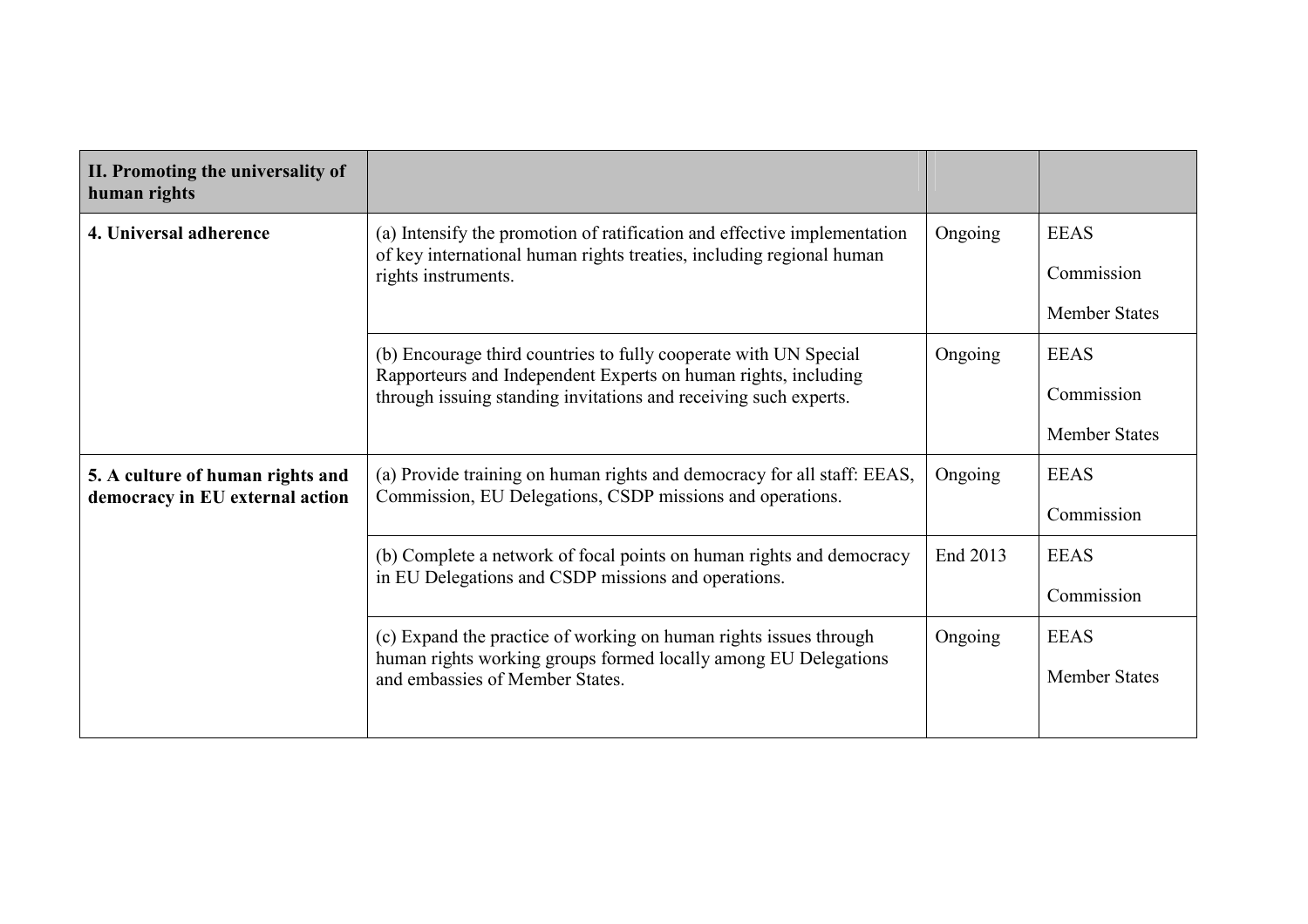| <b>III. Pursuing coherent policy</b><br>objectives |                                                                                                                                                         |            |                       |
|----------------------------------------------------|---------------------------------------------------------------------------------------------------------------------------------------------------------|------------|-----------------------|
| 6. Effective support to democracy                  | (a) Adopt democracy reports and plans of action on the first generation                                                                                 | End 2012   | <b>EEAS</b>           |
|                                                    | of pilot countries identified by Council Conclusions of December 2010.                                                                                  |            | <b>EU</b> Delegations |
|                                                    | (b) Identify the second generation of pilot countries building on the                                                                                   | Early 2013 | Council               |
|                                                    | experiences from the first, whilst maintaining geographical balance<br>between different regions.                                                       |            | <b>EEAS</b>           |
|                                                    |                                                                                                                                                         |            | Commission            |
|                                                    | (c) Develop EU joint comprehensive democracy support plans and                                                                                          | Early 2014 | <b>EEAS</b>           |
|                                                    | programmes on the basis of the pilot countries exercise outcome, for<br>third countries where the EU is actively engaged in democracy support.          |            | Commission            |
|                                                    | (d) Systematise follow-up use of EU Election Observation Missions and                                                                                   | End 2012   | Council               |
|                                                    | their reports in support of the whole electoral cycle, and ensure effective<br>implementation of their recommendations, as well as the reports of other |            | <b>EEAS</b>           |
|                                                    | election observation bodies (eg OSCE/ODIHR).                                                                                                            |            | Commission            |
|                                                    |                                                                                                                                                         |            | <b>Member States</b>  |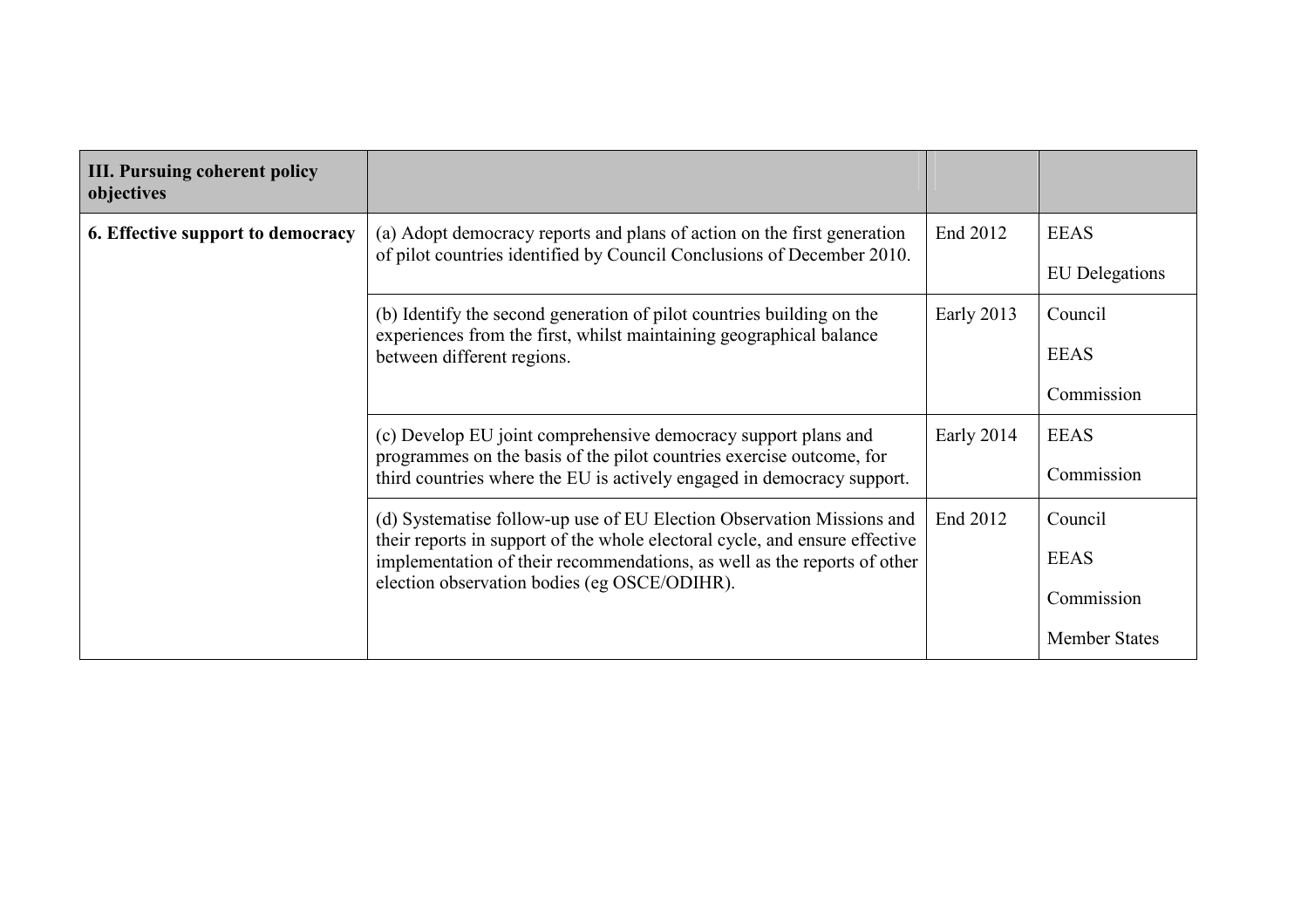| 7. A standing capability on<br>human rights and democracy in<br>the Council of the EU | (a) Establish a Brussels formation of COHOM.                                                                                                                                                                                             | End 2012   | Council<br><b>EEAS</b>              |
|---------------------------------------------------------------------------------------|------------------------------------------------------------------------------------------------------------------------------------------------------------------------------------------------------------------------------------------|------------|-------------------------------------|
|                                                                                       | (b) Further develop arrangements for burden sharing in order to make<br>the best use of Member State capabilities and expertise in pursuing the<br>EU human rights policy.                                                               | Early 2013 | <b>Member States</b>                |
| 8. Achieving greater policy<br>coherence                                              | (a) Intensify cooperation between the Council working parties on<br>fundamental rights (FREMP) and human rights (COHOM) to address<br>issues of coherence and consistency between the EU's external and<br>internal human rights policy. | Ongoing    | Council                             |
|                                                                                       | (b) Organise periodic exchanges of views among Member States on best<br>practice in implementing human rights treaties.                                                                                                                  | Annually   | <b>EEAS</b><br><b>Member States</b> |
|                                                                                       | (c) Ensure that EU policy documents contain appropriate references to<br>relevant UN and Council of Europe human rights instruments, as well as<br>the EU Charter of Fundamental Rights.                                                 | Ongoing    | <b>EEAS</b><br>Commission           |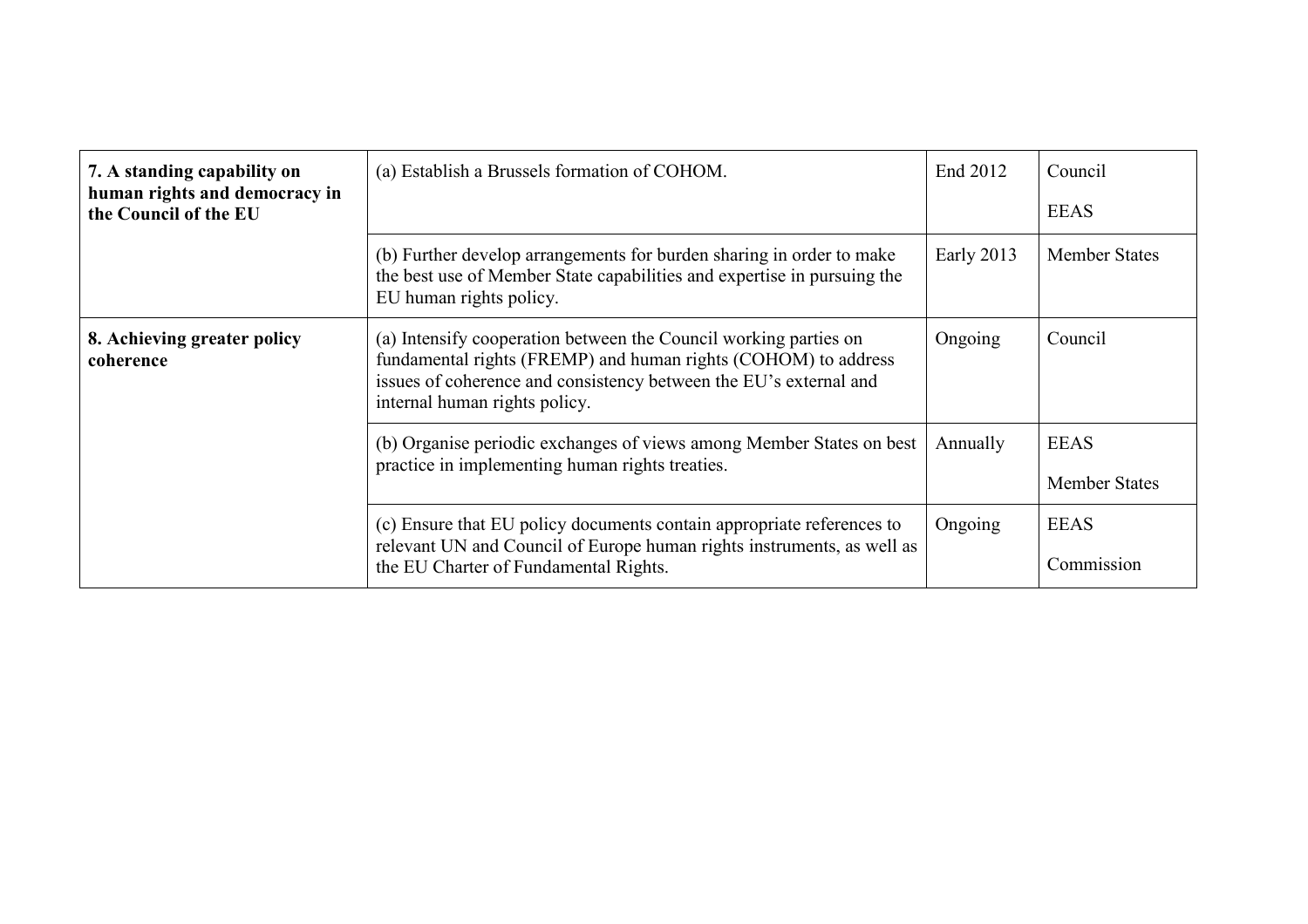| 9. Respect for economic, social<br>and cultural rights                       | (a) Contribute to shaping the agenda on economic, social and cultural<br>rights with specific focus on the UN Human Rights Council and in close<br>cooperation with UN Special Rapporteurs covering the respective rights.                                                                                                                      | Mid 2013 | Member States,<br>EEAS,<br>Commission             |
|------------------------------------------------------------------------------|-------------------------------------------------------------------------------------------------------------------------------------------------------------------------------------------------------------------------------------------------------------------------------------------------------------------------------------------------|----------|---------------------------------------------------|
|                                                                              | (b) Address specific questions related to economic, social and cultural<br>rights in dialogues with third countries.                                                                                                                                                                                                                            | Ongoing  | <b>EEAS</b><br>Commission                         |
| IV. Human rights in all EU<br>external policies                              |                                                                                                                                                                                                                                                                                                                                                 |          |                                                   |
| 10. Working towards a rights<br>based approach in development<br>cooperation | (a) Develop a toolbox for working towards a rights based approach to<br>development cooperation, with the aim of integrating human rights<br>principles into EU operational activities for development, covering<br>arrangements both at HQ and in the field for the synchronisation of<br>human rights and development cooperation activities. | 2013     | Commission<br><b>EEAS</b><br><b>Member States</b> |
|                                                                              | (b) Include the assessment of human rights as an overarching element in<br>the deployment of EU country aid modalities, in particular regarding<br>budget support.                                                                                                                                                                              | 2013     | Commission<br><b>EEAS</b>                         |
|                                                                              | (c) Integrate human rights issues in the EU advocacy on the global<br>development agenda and other global issues, in particular the process<br>post the Millennium Development Goals.                                                                                                                                                           | Ongoing  | Commission<br><b>EEAS</b><br><b>Member States</b> |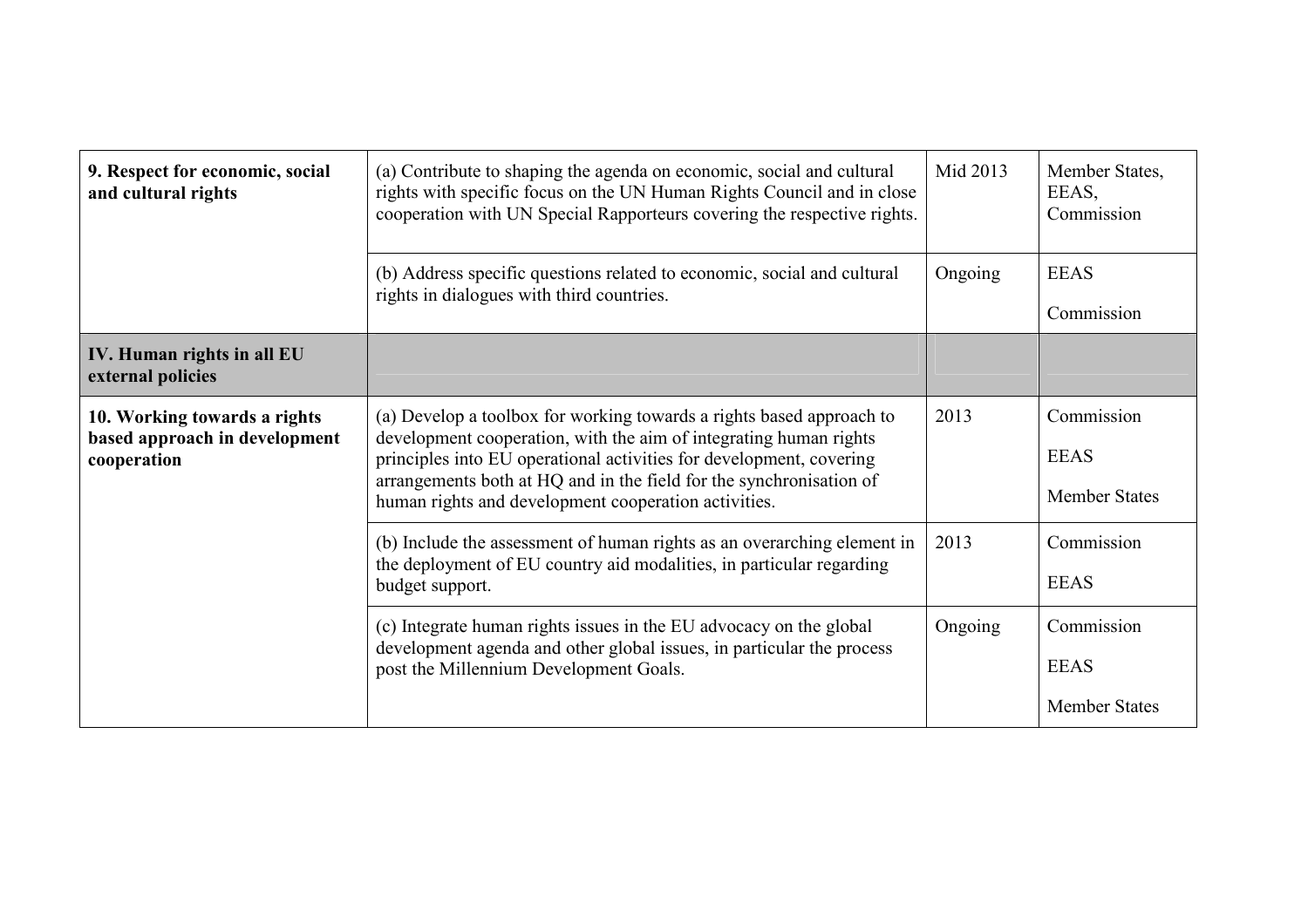| 11. Make trade work in a way<br>that helps human rights | (a) Develop methodology to aid consideration of the human rights<br>situation in third countries in connection with the launch or conclusion<br>of trade and/or investment agreements.                                           | 2014    | <b>EEAS</b><br>Commission<br>Council                       |
|---------------------------------------------------------|----------------------------------------------------------------------------------------------------------------------------------------------------------------------------------------------------------------------------------|---------|------------------------------------------------------------|
|                                                         | (b) Reinforce human rights (or political) dialogues with FTA partners to<br>encourage the protection and promotion of human rights (including core<br>labour standards) and apply the strengthened GSP+ monitoring<br>mechanism. | Ongoing | <b>EEAS</b><br>Commission (for<br>$GSP+$<br>beneficiaries) |
|                                                         | (c) Ensure that EU investment policy takes into account the principles<br>and objectives of the Union's external action, including on human<br>rights.                                                                           | 2013    | <b>EEAS</b><br>Commission<br>Council                       |
|                                                         | (d) Review Regulation 1236/2005 on trade in goods which can be used<br>for capital punishment or torture to ensure improved implementation.                                                                                      | 2013    | Commission<br>Council                                      |
|                                                         | (e) Ensure that the current review of Council Common Position<br>2008/944/CFSP on Arms Exports takes account of human rights and<br>International Humanitarian Law.                                                              | 2013    | <b>EEAS</b><br><b>Member States</b>                        |
|                                                         | (f) Work towards ensuring that solid human rights criteria are included<br>in an international arms trade treaty.                                                                                                                | Ongoing | <b>Member States</b><br><b>EEAS</b><br>Commission          |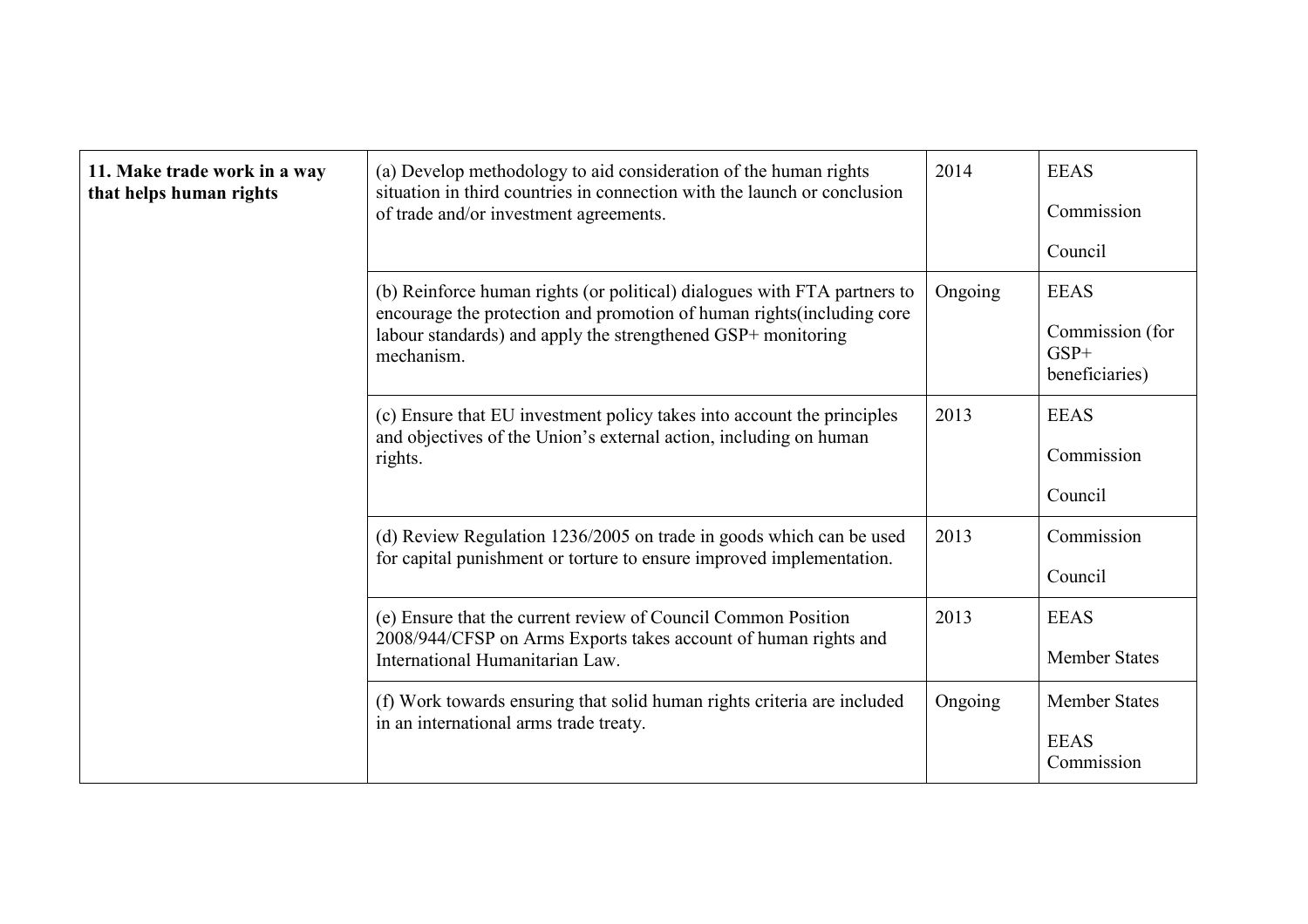| 12. Reflect human rights in<br>conflict prevention and crisis<br>management activities | (a) Include human rights violations as one of the indicators for the early<br>warning matrix in developing an EU early warning system.                                                                                                                                                       | Ongoing  | <b>EEAS</b>                                                |
|----------------------------------------------------------------------------------------|----------------------------------------------------------------------------------------------------------------------------------------------------------------------------------------------------------------------------------------------------------------------------------------------|----------|------------------------------------------------------------|
|                                                                                        | (b) Systematically include human rights, child protection, gender<br>equality- and IHL where relevant - in the mandates of EU missions and<br>operations and in their benchmarks, planning and evaluation.                                                                                   | End 2014 | Council                                                    |
|                                                                                        | (c) Operationalise the EU comprehensive approach on implementing<br>UNSC resolutions 1325 and 1820 on Women, Peace and Security, in<br>particular ensuring women's equal involvement in all efforts for the<br>maintenance of peace and security, including post-conflict<br>reconstruction. | 2013     | <b>EEAS</b><br><b>EUSRs</b><br>CSDP missions<br>Commission |
|                                                                                        | (d) Devise a mechanism for accountability in case of possible breaches<br>of the Code of Conduct by operation or mission staff.                                                                                                                                                              | Mid 2013 | <b>EEAS</b><br>Council<br>Commission                       |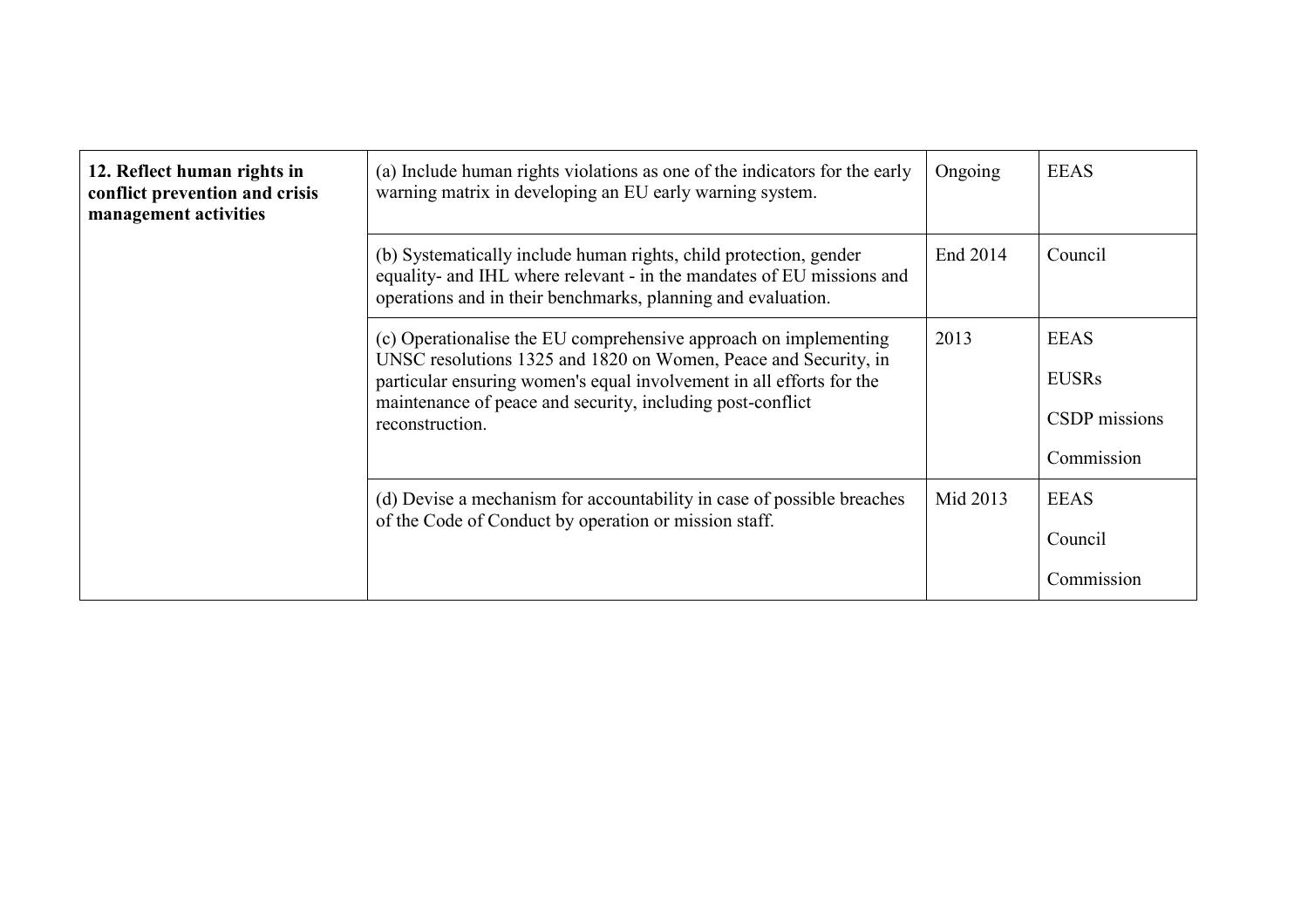| 13. Entrench human rights in<br>counter-terrorism activities                                                                  | (a) Develop operational guidance to ensure the consideration of human<br>rights, and where applicable IHL, in the planning and implementation of<br>counter-terrorism assistance projects with third countries, in particular<br>as regards the respect of due process requirements (presumption of<br>innocence, fair trial, rights of the defence). | 2014    | <b>EEAS</b><br><b>CTC</b><br>Commission<br><b>Member States</b> |
|-------------------------------------------------------------------------------------------------------------------------------|-------------------------------------------------------------------------------------------------------------------------------------------------------------------------------------------------------------------------------------------------------------------------------------------------------------------------------------------------------|---------|-----------------------------------------------------------------|
|                                                                                                                               | (b) Ensure that human rights issues are raised in all forms of counter-<br>terrorism dialogues with third countries.                                                                                                                                                                                                                                  | Ongoing | <b>EEAS</b><br><b>CTC</b><br>Commission                         |
| 14. Ensure human rights<br>underpin the external dimension<br>of work in the area of 'freedom,<br>security and justice' (FSJ) | (a) Develop a list of priority countries and regions for future<br>partnerships in the area of the fight against human trafficking.                                                                                                                                                                                                                   | 2012    | Commission<br>Anti-trafficking<br>Coordinator<br><b>EEAS</b>    |
|                                                                                                                               | (b) Ensure appropriate education and training of diplomatic and<br>consular staff, in order to detect and handle cases where trafficking is<br>suspected.                                                                                                                                                                                             | Ongoing | <b>Member States</b><br><b>EEAS</b>                             |
|                                                                                                                               | (c) Ensure that human rights issues, including women's enjoyment of<br>human rights, are taken into account in FSJ Sub-Committees with third<br>countries.                                                                                                                                                                                            | Ongoing | Commission<br><b>EEAS</b>                                       |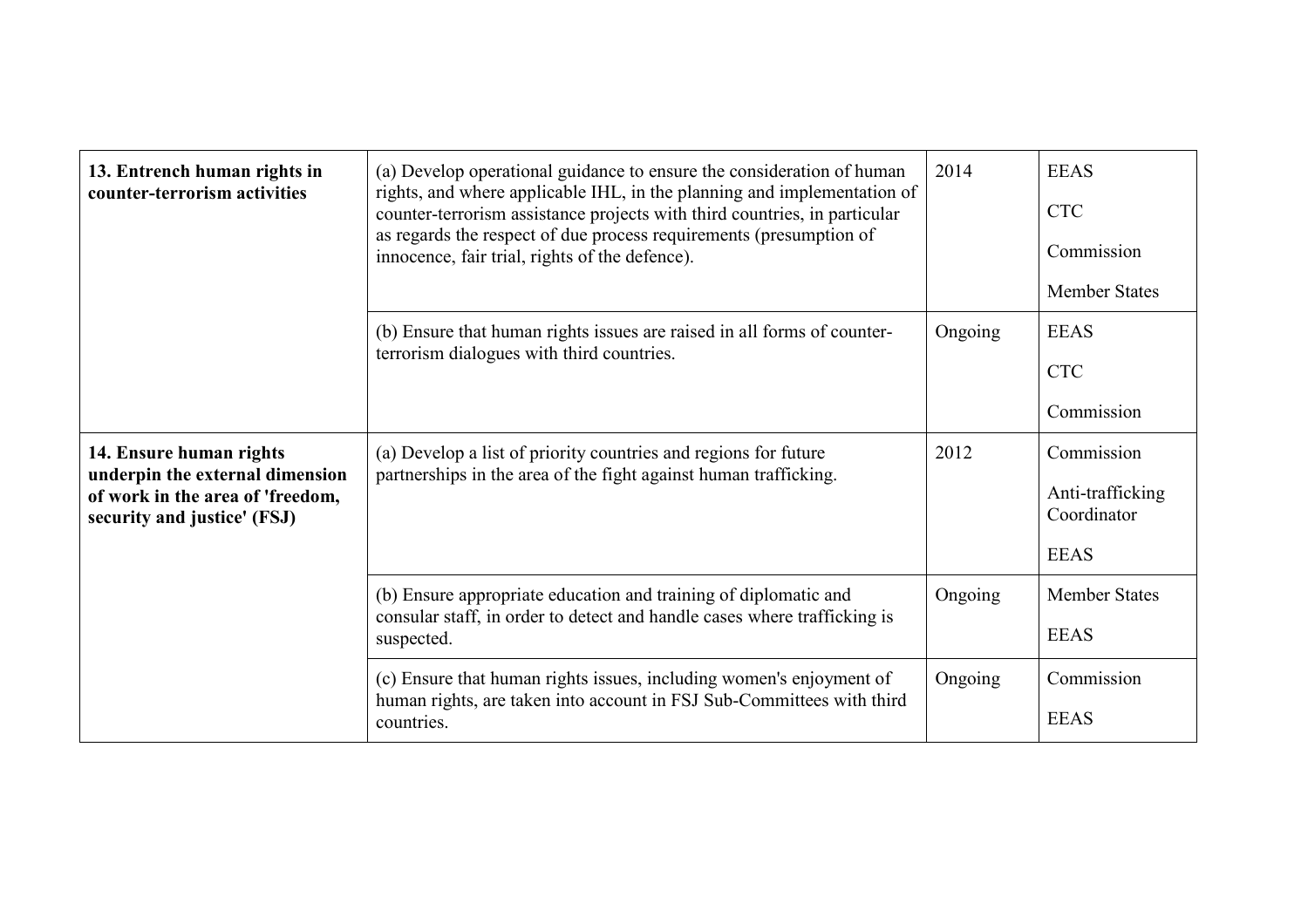|                                                                                                      | (d) In line with the Communication on the Global Approach to<br>Migration and Mobility, develop a joint framework between<br>Commission and EEAS for raising issues of statelessness and arbitrary<br>detention of migrants with third countries. | 2014      | Commission<br><b>EEAS</b>                         |
|------------------------------------------------------------------------------------------------------|---------------------------------------------------------------------------------------------------------------------------------------------------------------------------------------------------------------------------------------------------|-----------|---------------------------------------------------|
| 15. Ensure promotion of human<br>rights in the external dimension<br>of employment and social policy | Promotion of universal ratification and implementation of the four ILO<br>core labour standards: the ban on child labour, the ban on forced labour,<br>non-discrimination and freedom of association and collective<br>bargaining.                | Ongoing   | <b>EEAS</b><br><b>Member States</b><br>Commission |
| V. Implementing EU priorities on<br>human rights                                                     |                                                                                                                                                                                                                                                   |           |                                                   |
| 16. Abolition of the death penalty                                                                   | (a) Actively contribute to lobbying on the UNGA 67 Resolution on the<br>death penalty moratorium, in order to increase support among States<br>while developing also further the content of the initiative.                                       | End 2012  | <b>EEAS</b><br><b>Member States</b>               |
|                                                                                                      | (b) Undertake targeted campaigns on the death penalty and intensify<br>engagement with retentionist countries.                                                                                                                                    | 2013-2014 | <b>EEAS</b><br><b>Member States</b>               |
|                                                                                                      | (c) Ensure EU input to the World Congress against the Death Penalty<br>2013.                                                                                                                                                                      | June 2013 | <b>EEAS</b><br><b>Member States</b>               |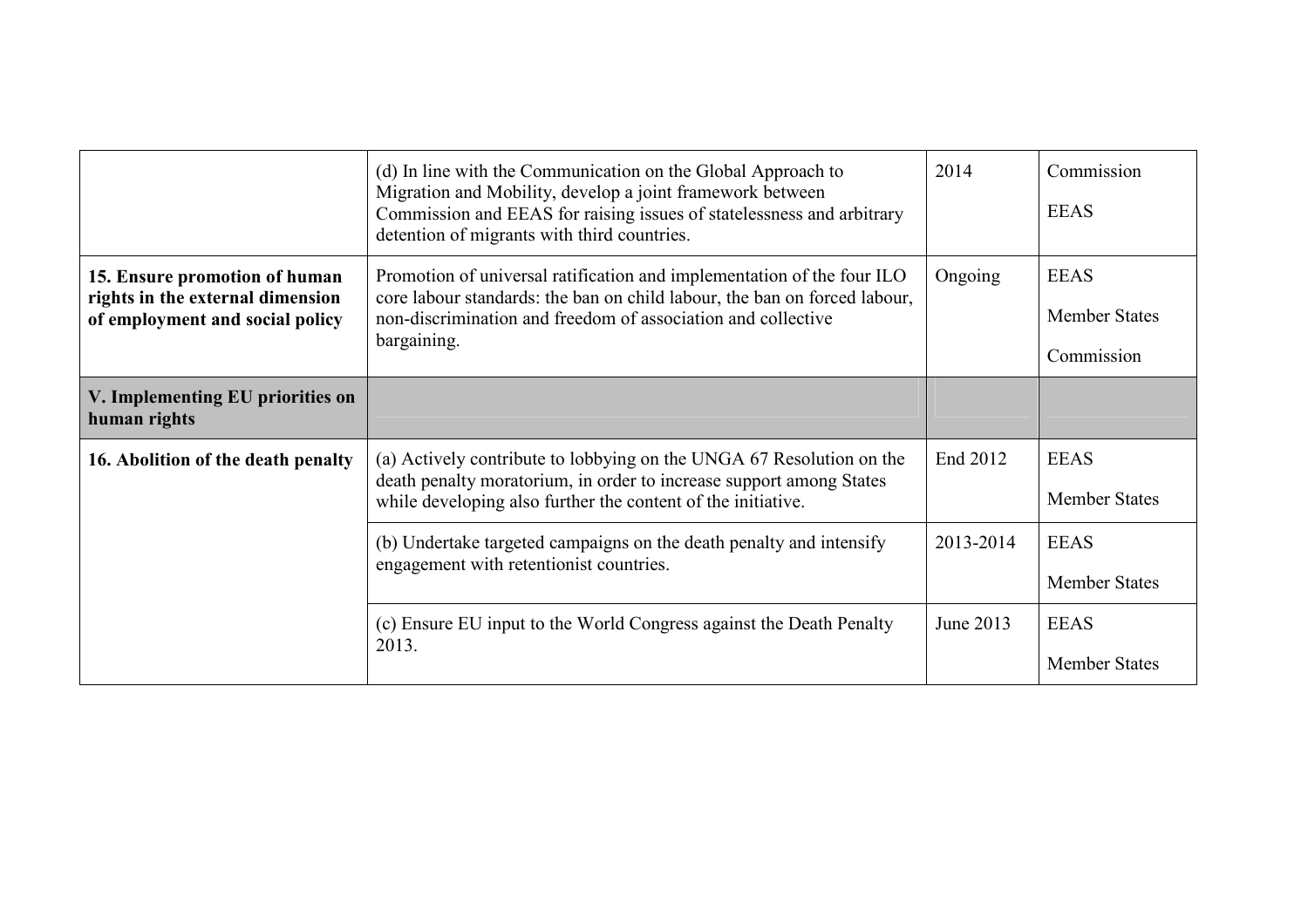| 17. Eradication of torture and<br>other cruel, inhuman or<br>degrading treatment or<br>punishment | (a) Actively and continuously support and implement UN and Council<br>of Europe anti-torture efforts, including support for the UN Special<br>Rapporteur on Torture, the UN Voluntary Fund for the Victims of<br>Torture, the OHCHR, UNCAT, SPT, and CPT. | Ongoing  | <b>EEAS</b><br><b>Member States</b>               |
|---------------------------------------------------------------------------------------------------|-----------------------------------------------------------------------------------------------------------------------------------------------------------------------------------------------------------------------------------------------------------|----------|---------------------------------------------------|
|                                                                                                   | (b) Promote ratification and effective implementation of CAT and<br>OPCAT emphasising the role of independent and effective National<br>Preventive Mechanisms.                                                                                            | Ongoing  | <b>Member States</b><br><b>EEAS</b>               |
|                                                                                                   | (c) Integrate torture prevention measures into all FSJ activities,<br>including those related to law enforcement purposes.                                                                                                                                | Ongoing  | <b>Member States</b><br>Commission                |
| 18. Effective support to Human<br><b>Rights Defenders</b>                                         | (a) Develop and implement a voluntary initiative to facilitate the<br>provision of temporary shelter to human rights defenders at risk.                                                                                                                   | Mid-2013 | <b>EEAS</b><br><b>Member States</b><br>Commission |
|                                                                                                   | (b) Promote improved access by human rights defenders to the UN and<br>regional human rights protection mechanisms, and address the issue of<br>reprisals against defenders engaging with those mechanisms.                                               | Ongoing  | <b>EEAS</b><br><b>Member States</b><br>Commission |
|                                                                                                   | (c) Publish contact details of the human rights focal points of all EU<br>missions, as well as EU Liaison Officers on human rights defenders on<br>the websites of the EEAS and EU Delegations.                                                           | End 2012 | <b>EEAS</b><br><b>Member States</b><br>Commission |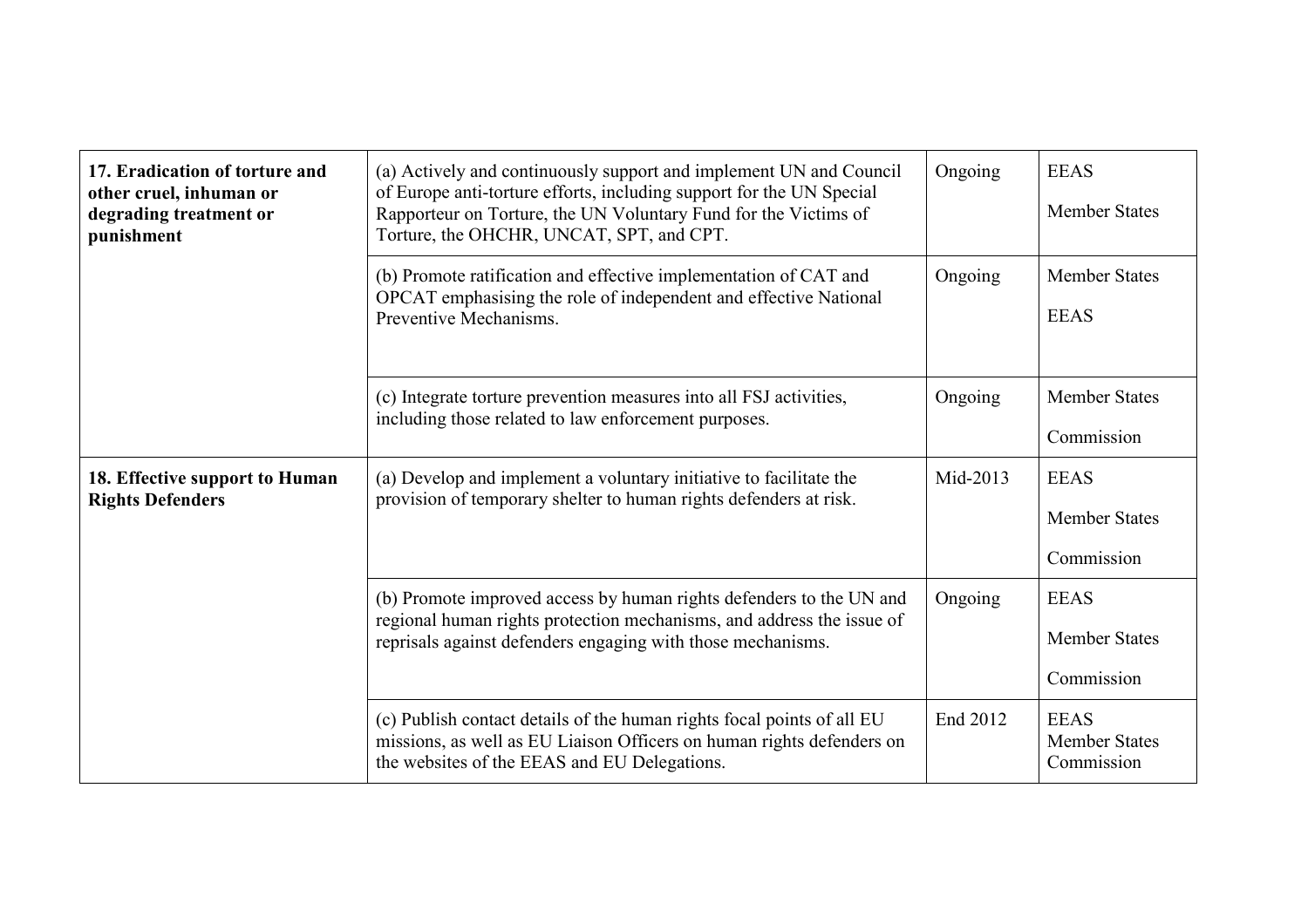| 19. Promotion and protection of<br>children's rights                                      | (a) Conduct a targeted campaign on the rights of the child with a<br>specific focus on violence against children.                                                                                              | 2013     | <b>EEAS</b><br>Commission           |
|-------------------------------------------------------------------------------------------|----------------------------------------------------------------------------------------------------------------------------------------------------------------------------------------------------------------|----------|-------------------------------------|
|                                                                                           | (b) Step up efforts to implement the Revised Implementation Strategy of<br>the EU Guidelines on Children and Armed Conflict, and in particular<br>continue to support the work of the UN SGSR CAAC and UNICEF. | End 2014 | <b>EEAS</b><br>Commission           |
|                                                                                           | (c) Ensure EU input to the World Conference against Child Labour.                                                                                                                                              | 2013     | <b>EEAS</b><br>Commission           |
|                                                                                           | (d) Promote the establishment of up-to-date hazardous work lists $(C182,$<br>Article 4).                                                                                                                       | Ongoing  | Commission<br><b>Member States</b>  |
| 20. Protection of the rights of<br>women, and protection against<br>gender-based violence | (a) Conduct a targeted campaign on political and economic participation<br>of women with special focus on countries in transition.                                                                             | End 2013 | <b>EEAS</b>                         |
|                                                                                           | (b) Support relevant initiatives against harmful traditional practices, in<br>particular FGM (female genital mutilation).                                                                                      | End 2014 | <b>EEAS</b><br><b>Member States</b> |
|                                                                                           | (c) Promote the prevention of early and forced marriages affecting<br>children.                                                                                                                                | End 2014 | <b>EEAS</b><br><b>Member States</b> |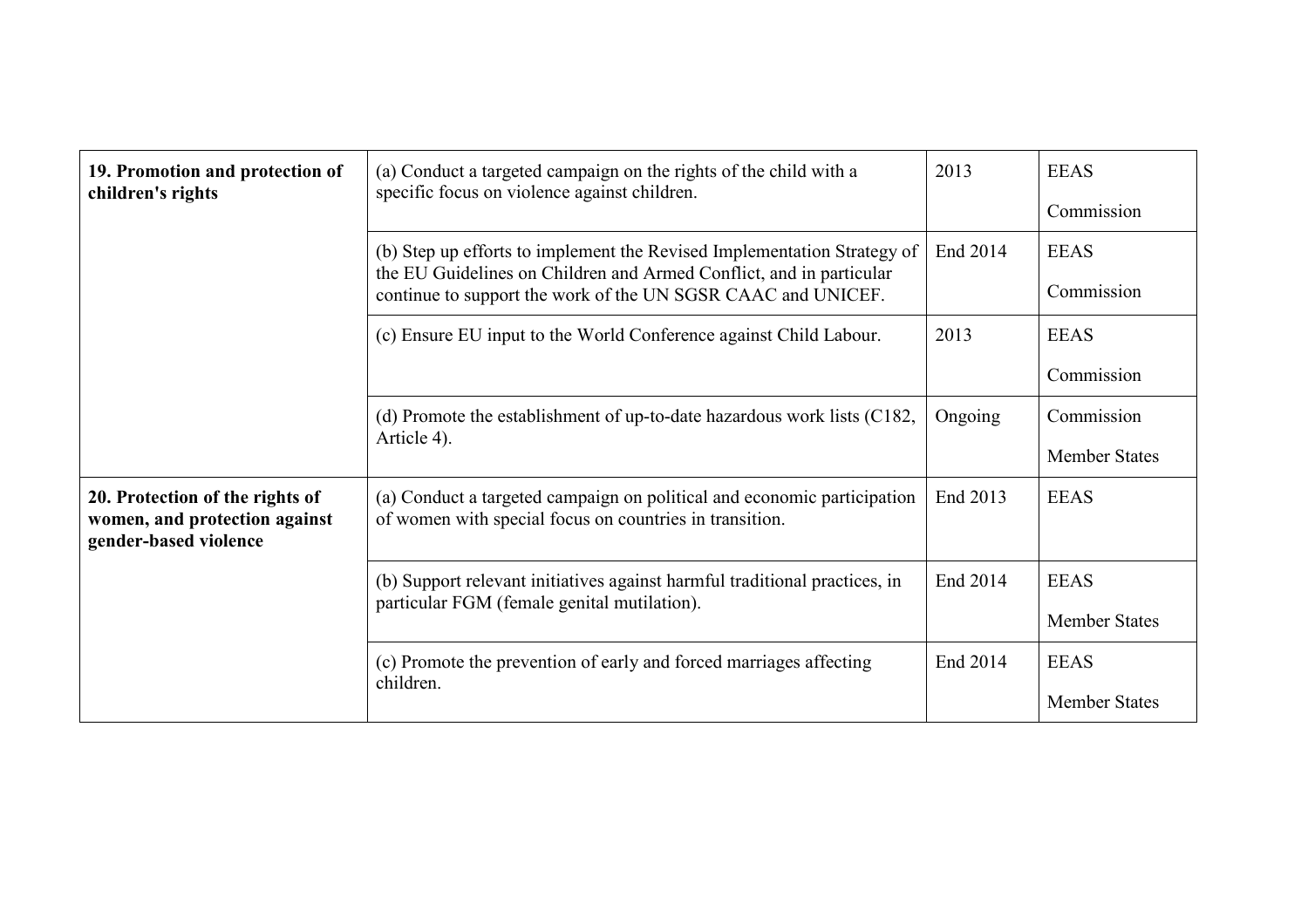|                                                                | (d) Implement the nine specific objectives of the EU plan of action for<br>gender equality and women's empowerment in development 2010-15.                                                       | Ongoing  | <b>Member States</b><br>Commission<br><b>EEAS</b> |
|----------------------------------------------------------------|--------------------------------------------------------------------------------------------------------------------------------------------------------------------------------------------------|----------|---------------------------------------------------|
|                                                                | (e) Support initiatives, including of civil society, against gender based<br>violence and feminicide.                                                                                            | Ongoing  | <b>EEAS</b><br>Commission<br><b>Member States</b> |
| 21. Compliance with<br>international humanitarian law<br>(HIL) | (a) Continue to implement the pledges made by the EU at the $31st$<br>International Conference of the Red Cross and Red Crescent.                                                                | End 2014 | <b>Member States</b><br><b>EEAS</b><br>Commission |
|                                                                | (b) For the purpose of promoting compliance with IHL and<br>safeguarding humanitarian access, continue to support IHL<br>dissemination to all warring parties, including armed non State actors. | Ongoing  | <b>EEAS</b><br>Commission                         |
|                                                                | (c) Make more systematic use of political dialogue and demarche<br>campaigns to encourage third countries to ratify core IHL instruments<br>and implement IHL obligations.                       | Ongoing  | <b>EEAS</b><br>Commission                         |
|                                                                | (d) Promote adhesion by third countries to the Montreux Document on<br>Private Military and Security Companies.                                                                                  | Ongoing  | <b>EEAS</b><br><b>Member States</b>               |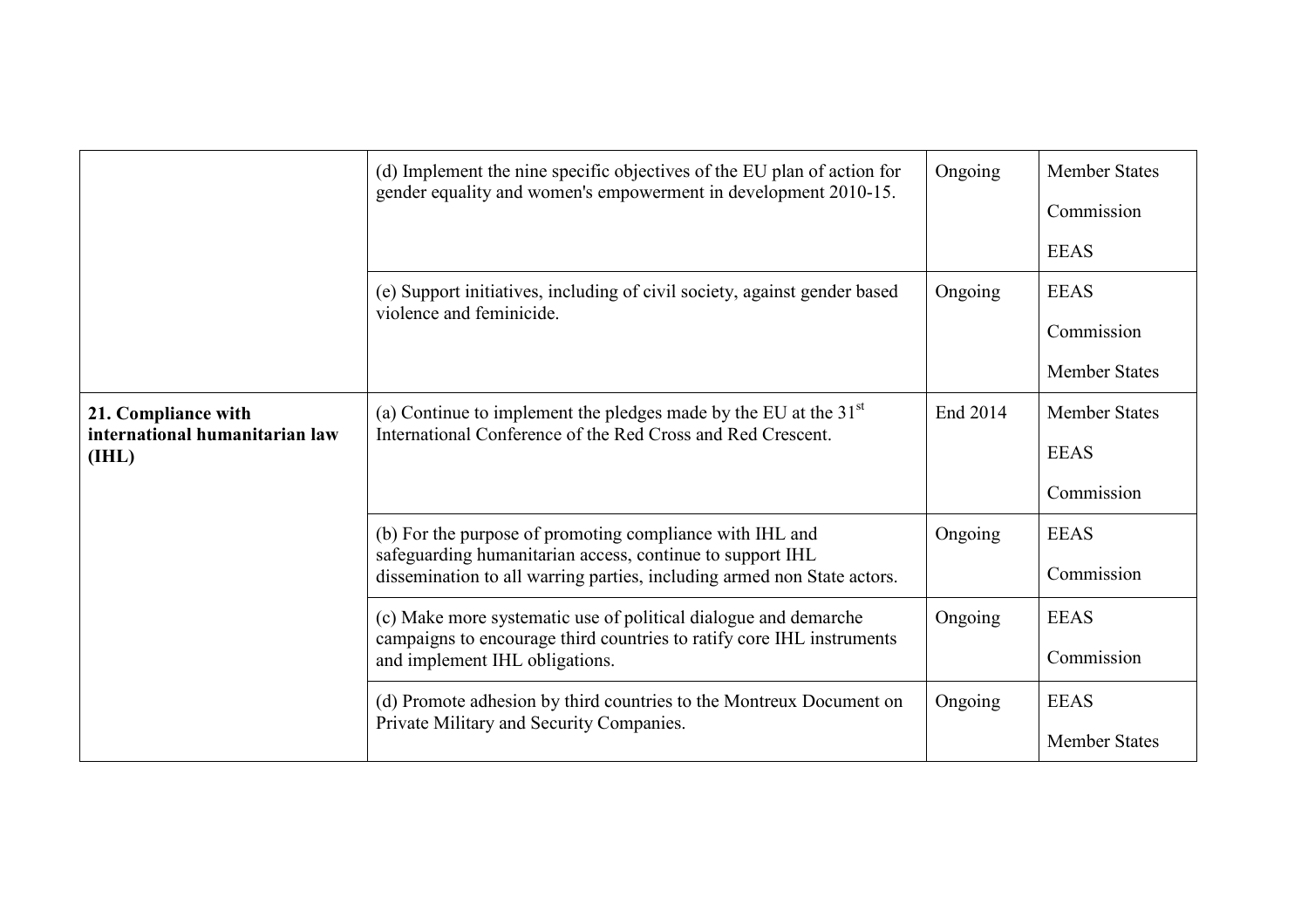| 22. Enjoyment of human rights<br>by LGBT persons | (a) Develop public EU guidelines, building upon the EU's LGBT<br>(lesbian, gay, bisexual, transsexual) toolkit.                                                                                                                                                                                                                    | Mid 2013 | Council                             |
|--------------------------------------------------|------------------------------------------------------------------------------------------------------------------------------------------------------------------------------------------------------------------------------------------------------------------------------------------------------------------------------------|----------|-------------------------------------|
|                                                  | (b) Develop an EU strategy on how to cooperate with third countries on<br>human rights of LGBT persons, including within the UN and the<br>Council of Europe. Promoting adoption of commitments in the area of<br>human rights of LGBT within the OSCE, including through<br>organisation of a public event in the OSCE framework. | 2013     | <b>Member States</b><br><b>EEAS</b> |
| 23. Freedom of Religion or Belief                | (a) Develop public EU Guidelines on Freedom of Religion or Belief<br>(FoRB) building upon existing instruments and documents, recalling<br>key principles and containing clearly defined priorities and tools for the<br>promotion of FoRB worldwide.                                                                              | End 2012 | Council                             |
|                                                  | (b) Present EU initiatives at the UN level on freedom of religion or<br>belief, including resolutions at General Assembly and Human Rights<br>Council.                                                                                                                                                                             | Ongoing  | <b>EEAS</b><br><b>Member States</b> |
|                                                  | (c) Promote initiatives at the level of OSCE and the Council of Europe<br>and contribute to better implementation of commitments in the area of<br>Freedom of Religion or Belief.                                                                                                                                                  | Ongoing  | <b>EEAS</b><br><b>Member States</b> |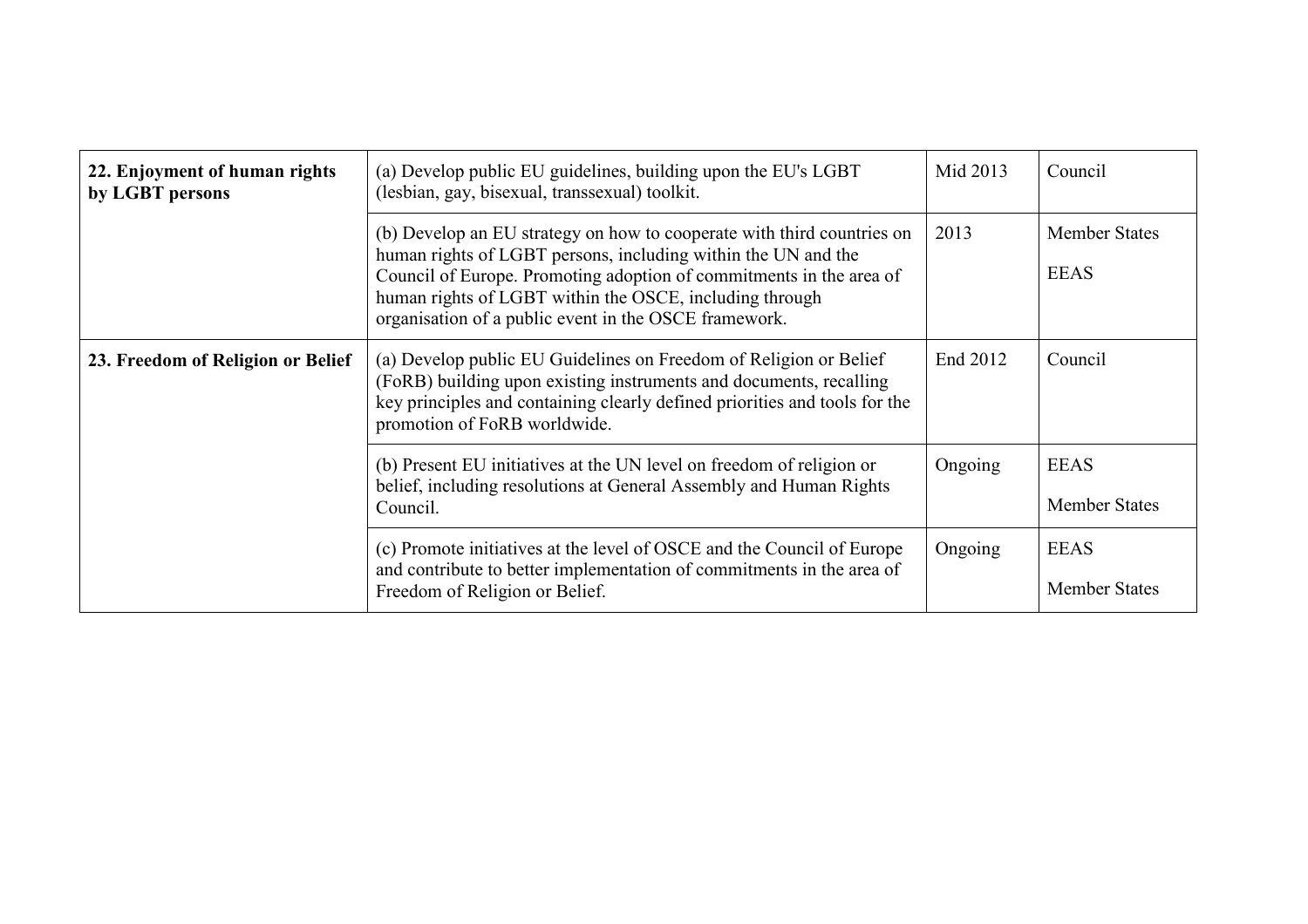| 24. Freedom of expression online<br>and offline                                           | (a) Develop new public Guidelines on Freedom of expression online<br>and offline, including the protection of bloggers and journalists.                                                                                                                                                                       | End 2013 | Council                                           |
|-------------------------------------------------------------------------------------------|---------------------------------------------------------------------------------------------------------------------------------------------------------------------------------------------------------------------------------------------------------------------------------------------------------------|----------|---------------------------------------------------|
|                                                                                           | (b) Develop measures and tools to expand internet access, openness and<br>resilience to address indiscriminate censorship or mass surveillance<br>when using ICTs; empower stakeholders to use ICTs to promote human<br>rights, taking into account privacy and personal data protection.                     | 2013     | <b>EEAS</b><br>Commission<br><b>Member States</b> |
|                                                                                           | (c) Ensure that a clear human rights perspective and impact assessment<br>is present in the development of policies and programmes relating to<br>cyber security, the fight against cyber crime, internet governance and<br>other EU policies in this regard.                                                 | Ongoing  | <b>EEAS</b><br>Commission                         |
|                                                                                           | (d) Include human rights violations as one of the reasons following<br>which non-listed items may be subject to export restrictions by Member<br>States.                                                                                                                                                      | 2014     | Council<br><b>Member States</b><br>Commission     |
| 25. Implementation of the UN<br><b>Guiding Principles on Business</b><br>and human rights | (a) Ensure implementation to the Commission Communication on<br>Corporate Social Responsibility, in particular by developing and<br>disseminating human rights guidance for three business sectors (ICT; oil<br>and gas; employment and recruitment agencies), and for small and<br>medium-sized enterprises. | 2013     | Commission                                        |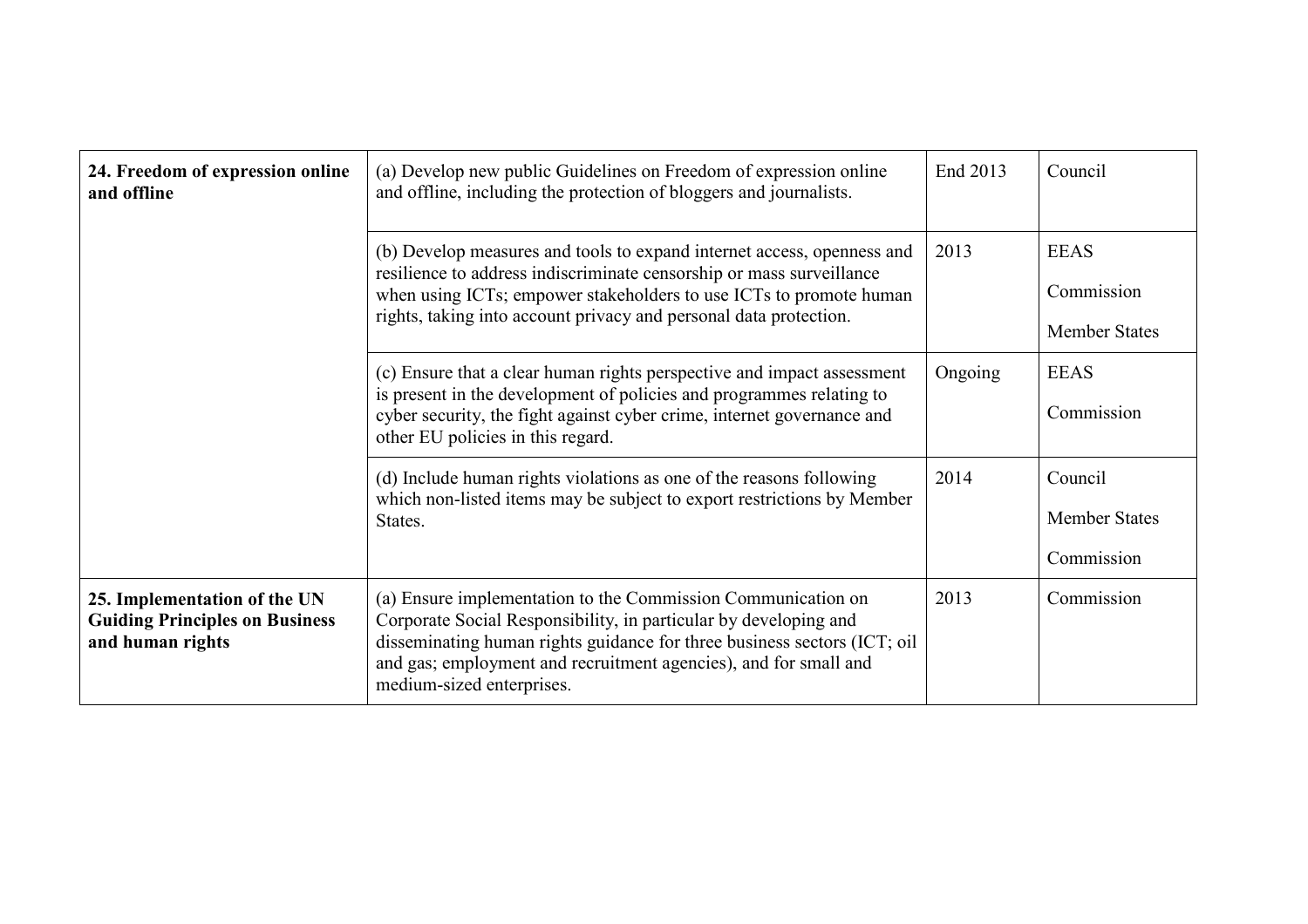|                                                          | (b) Publish a report on EU priorities for the effective implementation of<br>the UN Guiding Principles.                                                | End of $2012$ | Commission            |
|----------------------------------------------------------|--------------------------------------------------------------------------------------------------------------------------------------------------------|---------------|-----------------------|
|                                                          | (c) Develop national plans for EU Member States on implementation of<br>the UN Guiding Principles.                                                     | 2013          | <b>Member States</b>  |
| 26. Administration of justice                            | (a) Conduct a campaign on justice, focusing on the right to a fair trial.                                                                              | 2014          | <b>EEAS</b>           |
|                                                          | (b) Continue to ensure monitoring of important human rights related                                                                                    | Ongoing       | EU HoMs               |
|                                                          | trials, in particular trials against human rights defenders.                                                                                           |               | <b>EU</b> Delegations |
| 27. Responding to violations:<br>ensuring accountability | (a) Implement the updated Decision on the ICC $(2011/168/CFSP)$ ,<br>adopted on 21 March 2011 and the associated action plan, including by             | Ongoing       | <b>Member States</b>  |
|                                                          | promoting ratification and implementation of the Rome Statute.                                                                                         |               | <b>EEAS</b>           |
|                                                          |                                                                                                                                                        |               | Commission            |
|                                                          | (b) Given states' primary duty to investigate grave international crimes,<br>promote and contribute to strengthening the capacity of national judicial | Ongoing       | <b>EEAS</b>           |
|                                                          | systems to investigate and prosecute these crimes.                                                                                                     |               | <b>Member States</b>  |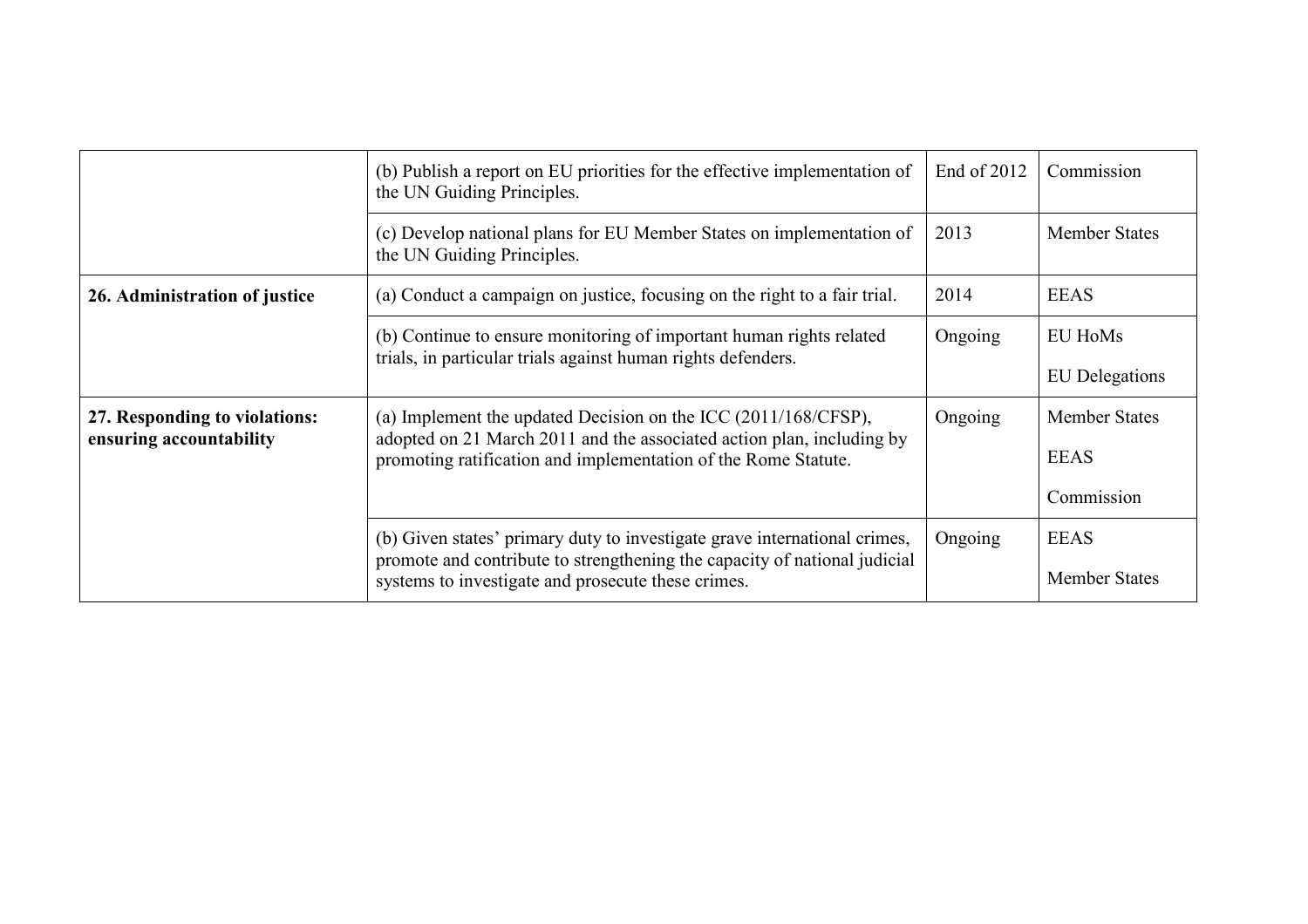|                                                                                | (c) Develop policy on transitional justice, so as to help societies to deal<br>with the abuses of the past and fight impunity (truth and reconciliation<br>commissions, reparations, criminal justice, link with ICC), recognising<br>that such policy must allow for tailored approaches to specific<br>circumstances. | 2014      | <b>EEAS</b><br>Commission<br><b>Member States</b> |
|--------------------------------------------------------------------------------|-------------------------------------------------------------------------------------------------------------------------------------------------------------------------------------------------------------------------------------------------------------------------------------------------------------------------|-----------|---------------------------------------------------|
| 28. Promote the respect of the<br>rights of persons belonging to<br>minorities | Review best practice and ensure the use of existing EU instruments to<br>support efforts to protect and promote the rights of persons belonging to<br>minorities, in particular in dialogues with third countries.                                                                                                      | 2014      | <b>EEAS</b><br>Commission<br><b>Member States</b> |
| 29. A strengthened policy on<br>indigenous issues                              | Review and further develop EU policy relative to the UN Declaration on<br>the Rights of Indigenous Peoples, with a view to the 2014 World<br>Conference on Indigenous Peoples.                                                                                                                                          | 2013-2014 | <b>EEAS</b><br>Commission<br><b>Member States</b> |
| 30. Enjoyment of human rights<br>by persons with disabilities                  | (a) Promote the rights of persons with disabilities, including in<br>development programmes, in the framework of the European Disability<br>Strategy 2010-2020 and implementation of the UN Convention on the<br>Rights of Persons with Disabilities.                                                                   | Ongoing   | Commission<br><b>EEAS</b>                         |
|                                                                                | (b) Update the Guidance Note on Disability and Development to be in<br>line with the UN Convention on the Rights of Person with Disabilities.                                                                                                                                                                           | 2012      | Commission                                        |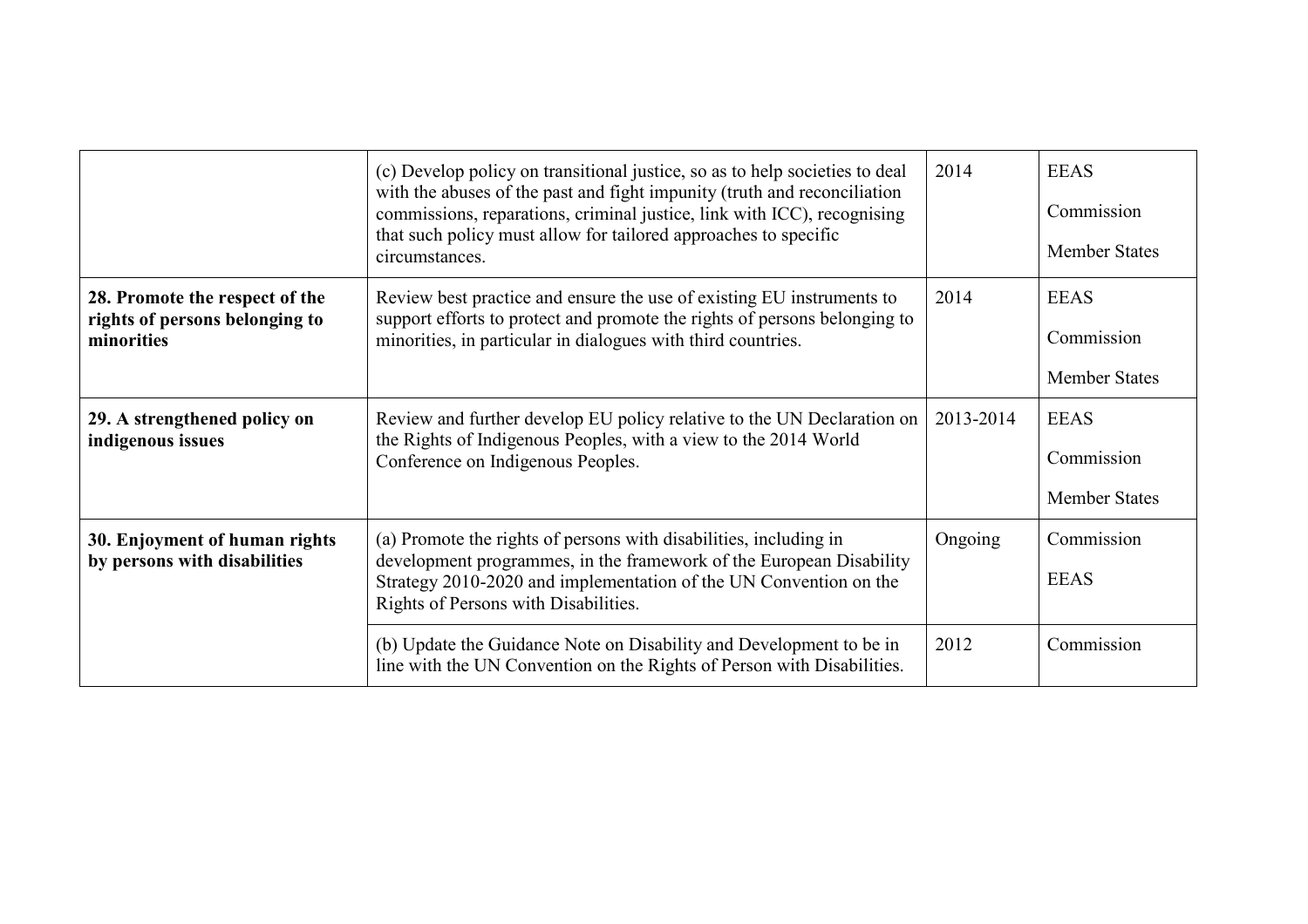| VI. Working with bilateral<br>partners                     |                                                                                                                                                                                                                                                                                     |           |                                                   |
|------------------------------------------------------------|-------------------------------------------------------------------------------------------------------------------------------------------------------------------------------------------------------------------------------------------------------------------------------------|-----------|---------------------------------------------------|
| 31. Impact on the ground through<br>tailor-made approaches | (a) Continue to develop local human rights country strategies in third<br>countries and complete the ongoing first round. Assess lessons learnt,<br>including with regard to the geographical scope, and identify best<br>practise as a basis for the second round.                 | 2012-2013 | <b>EEAS</b><br>Commission<br><b>Member States</b> |
|                                                            | (b) Ensure that the human rights country strategies are taken into<br>account in human rights and political dialogues at all levels, in policy-<br>making and when programming and implementing financial assistance<br>with third countries, including in Country Strategy Papers. | Ongoing   | <b>EEAS</b><br>Commission<br><b>Member States</b> |
|                                                            | (c) Ensure that the human rights country strategies are effectively<br>mainstreamed by the EEAS, Commission and Member States.                                                                                                                                                      | Ongoing   | <b>EEAS</b><br>Commission<br><b>Member States</b> |
|                                                            | (d) Ensure comprehensive follow up to the human rights country<br>strategies through annual progress reports and reviews.                                                                                                                                                           | Annually  | EU Delegations,<br><b>EU HoMs</b>                 |
|                                                            | (e) Systematise follow-up of the ENP progress reports, including on<br>human rights and democracy, so as to ensure that the "more for more"<br>principle is applied in a consistent fashion across the ENP region.                                                                  | Ongoing   | <b>EEAS</b><br>Commission                         |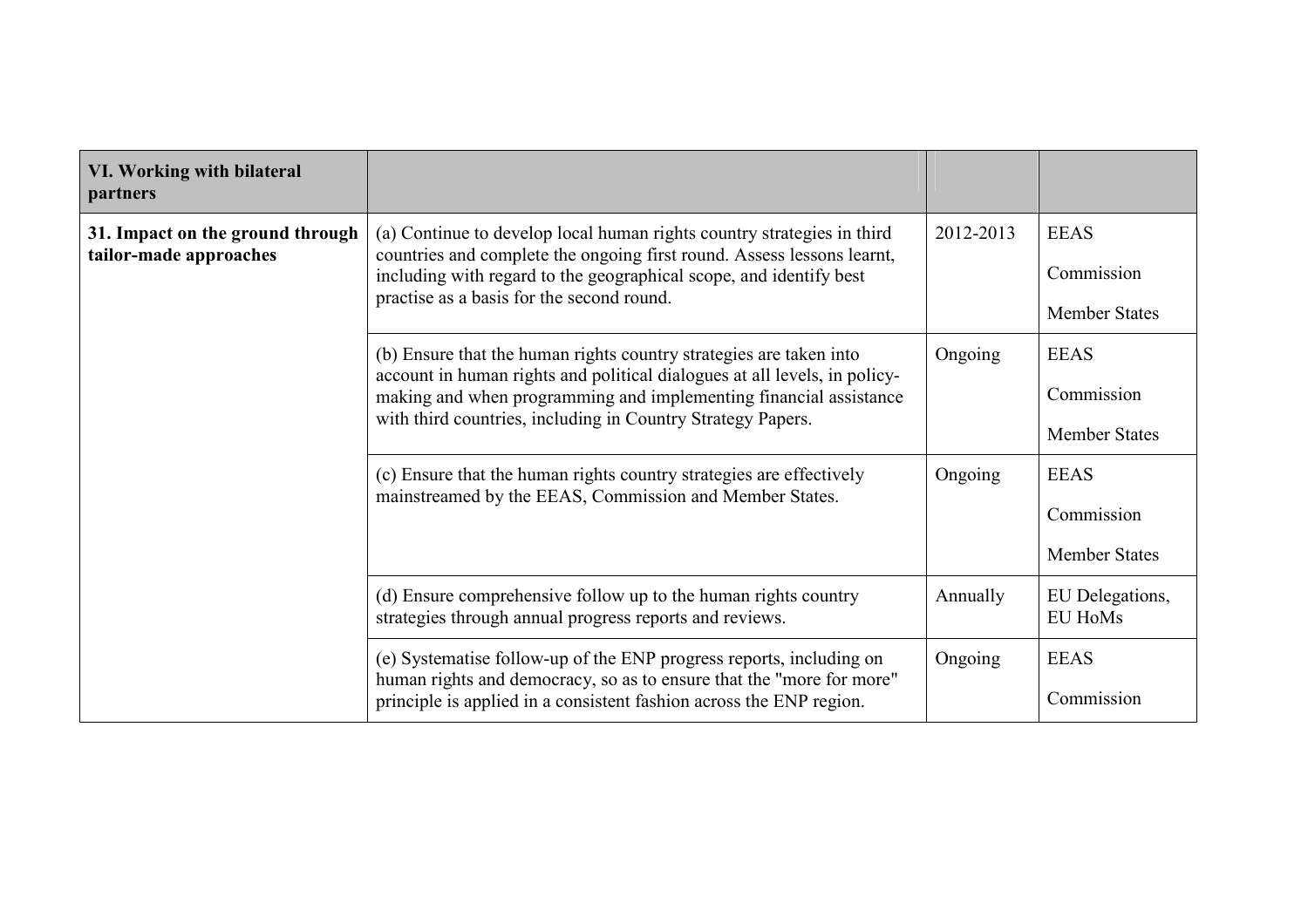| 32. Impact through dialogue                                                 | (a) Establish priorities, objectives, indicators of progress for EU human<br>rights dialogues and consultations, to facilitate their review.                                                                                                                                   | 2014     | <b>EEAS</b><br>Commission                         |
|-----------------------------------------------------------------------------|--------------------------------------------------------------------------------------------------------------------------------------------------------------------------------------------------------------------------------------------------------------------------------|----------|---------------------------------------------------|
|                                                                             | (b) Perform a review regarding best practice in applying Articles 8 and<br>96 of the Cotonou Agreement, including how to ensure follow up.                                                                                                                                     | 2013     | <b>EEAS</b><br>Commission                         |
|                                                                             | (c) Make full use of recommendations from UPR, Treaty Monitoring<br>Bodies and Special Procedures in engagement with third countries.                                                                                                                                          | Ongoing  | <b>EEAS</b><br>Commission<br><b>Member States</b> |
| 33. Effective use and interplay of<br><b>EU</b> external policy instruments | (a) Further develop working methods to ensure the best articulation<br>between dialogue, targeted support, incentives and restrictive measures.                                                                                                                                | 2013     | <b>EEAS</b><br><b>Member States</b><br>Commission |
|                                                                             | (b) Develop criteria for application of the human rights clause.                                                                                                                                                                                                               | 2014     | <b>EEAS</b><br><b>Member States</b><br>Commission |
| <b>VII. Working through</b><br>multilateral institutions                    |                                                                                                                                                                                                                                                                                |          |                                                   |
| 34. Advance effective<br>multilateralism                                    | Develop and agree an annual approach to the identification of priorities<br>at the $UN$ – and where relevant the $ILO$ – across all human rights<br>related meetings in Geneva and New York, in consistency with the mid-<br>term priorities defined for its action at the UN. | Annually | <b>EEAS</b><br><b>Member States</b>               |